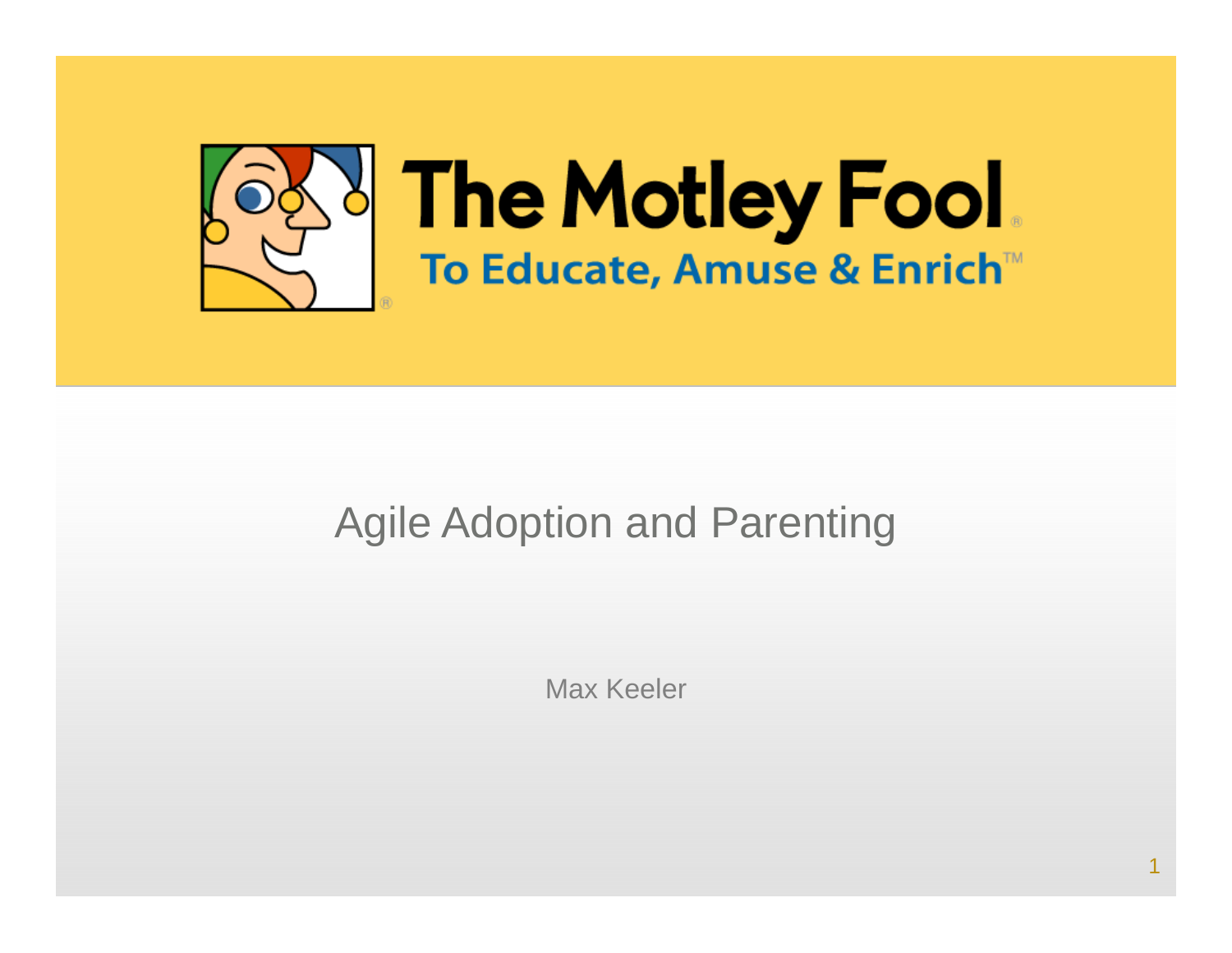

### **The Goal**



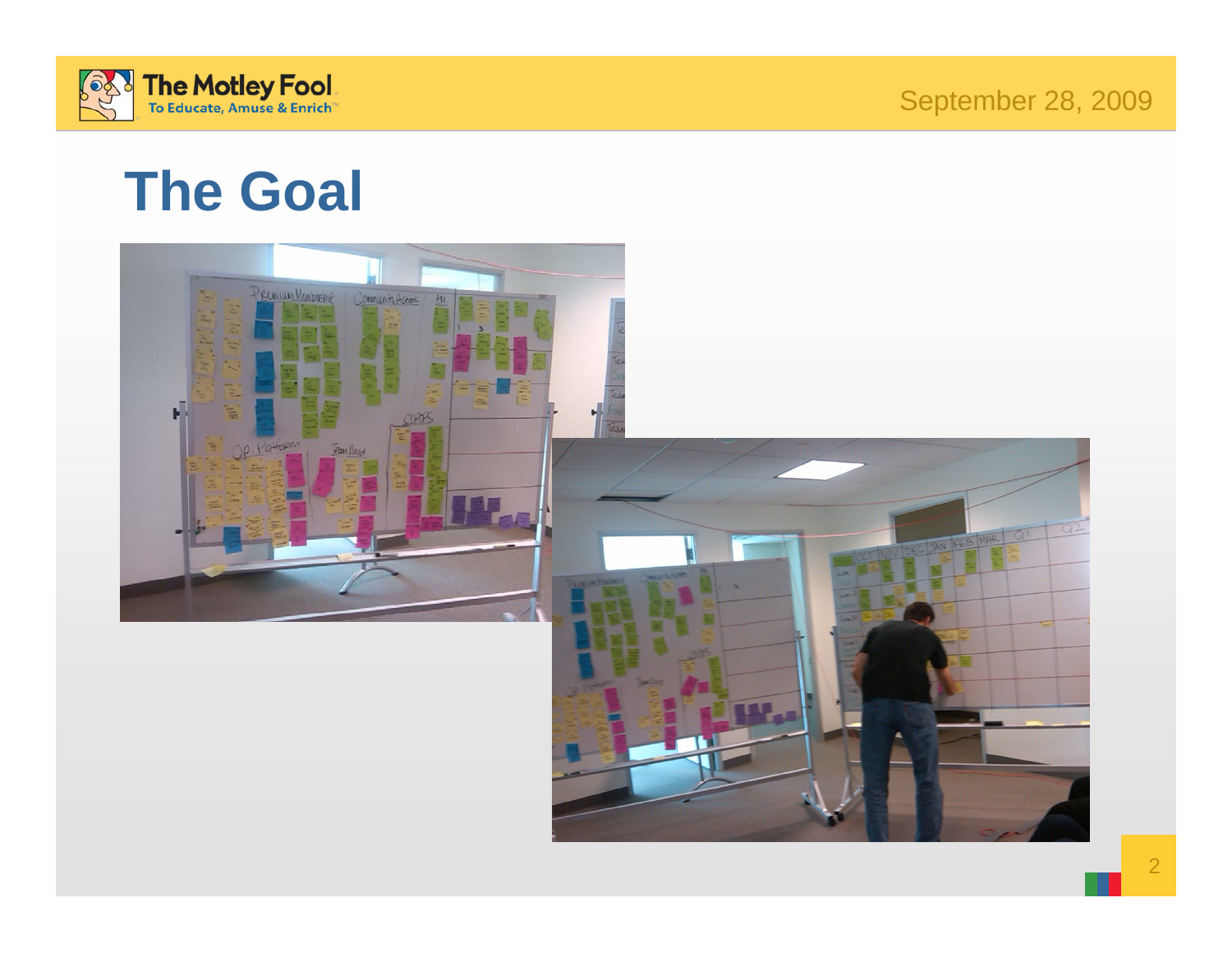

## **Hopes For This Presentation**

- Share Agile adoption experience and lessons.
- Present a simple portfolio management and governance strategy.
- Disclaimer: I can't focus on every aspect of Agile, I'll be moving quickly.

If you remember this presentation 3 days from now? I'm happy.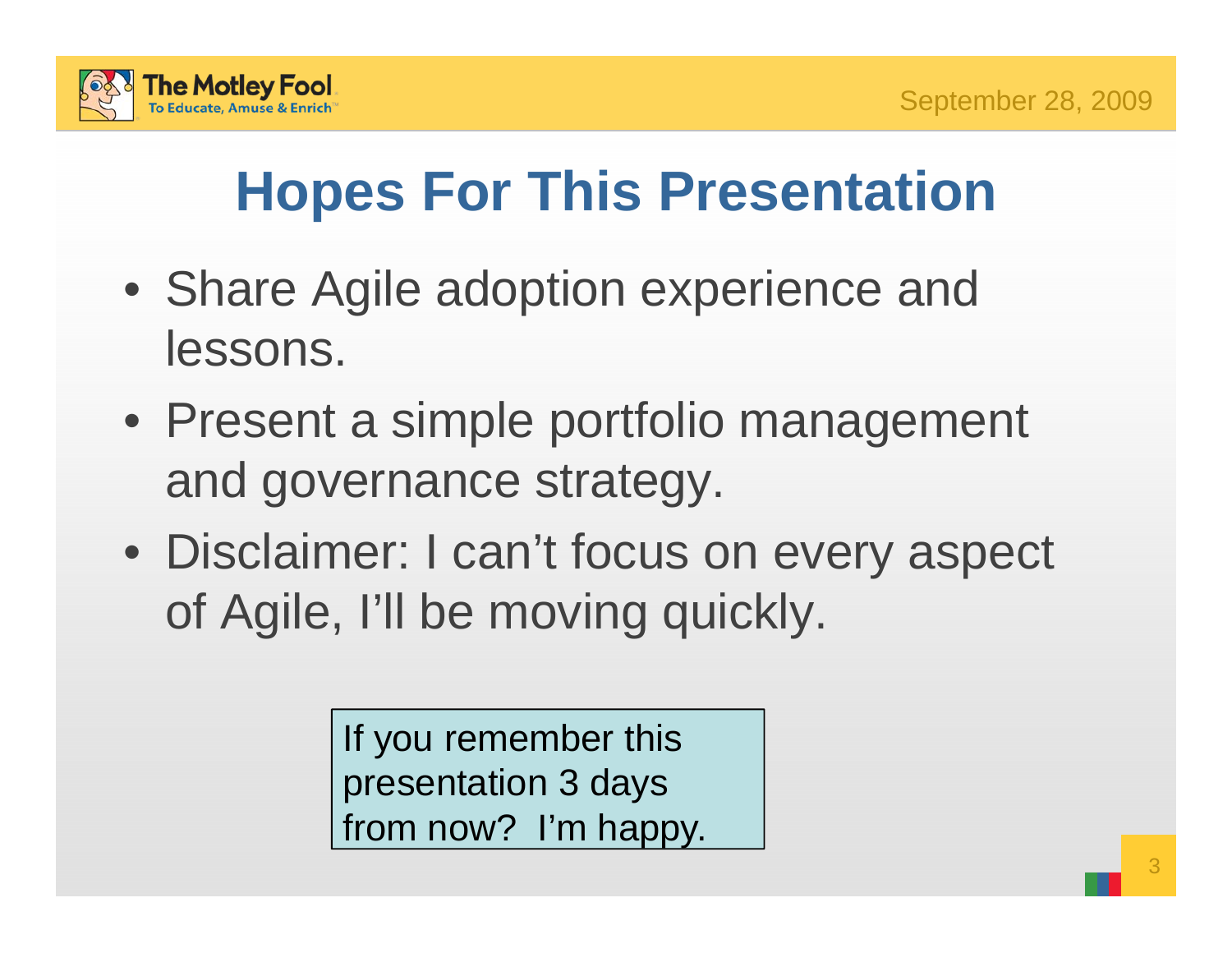

## **Background – The Motley Fool**

- [www.fool.com](http://www.fool.com/)
- Founded in 1994, now ~ 200 employees
- ~ 40 frontend and backend developers divided into 6 teams.
- ~ 5.2MM UVs, 55MM PVs per month
- Advertising, Premium Newsletter Subscriptions, CAPS, Retail Fund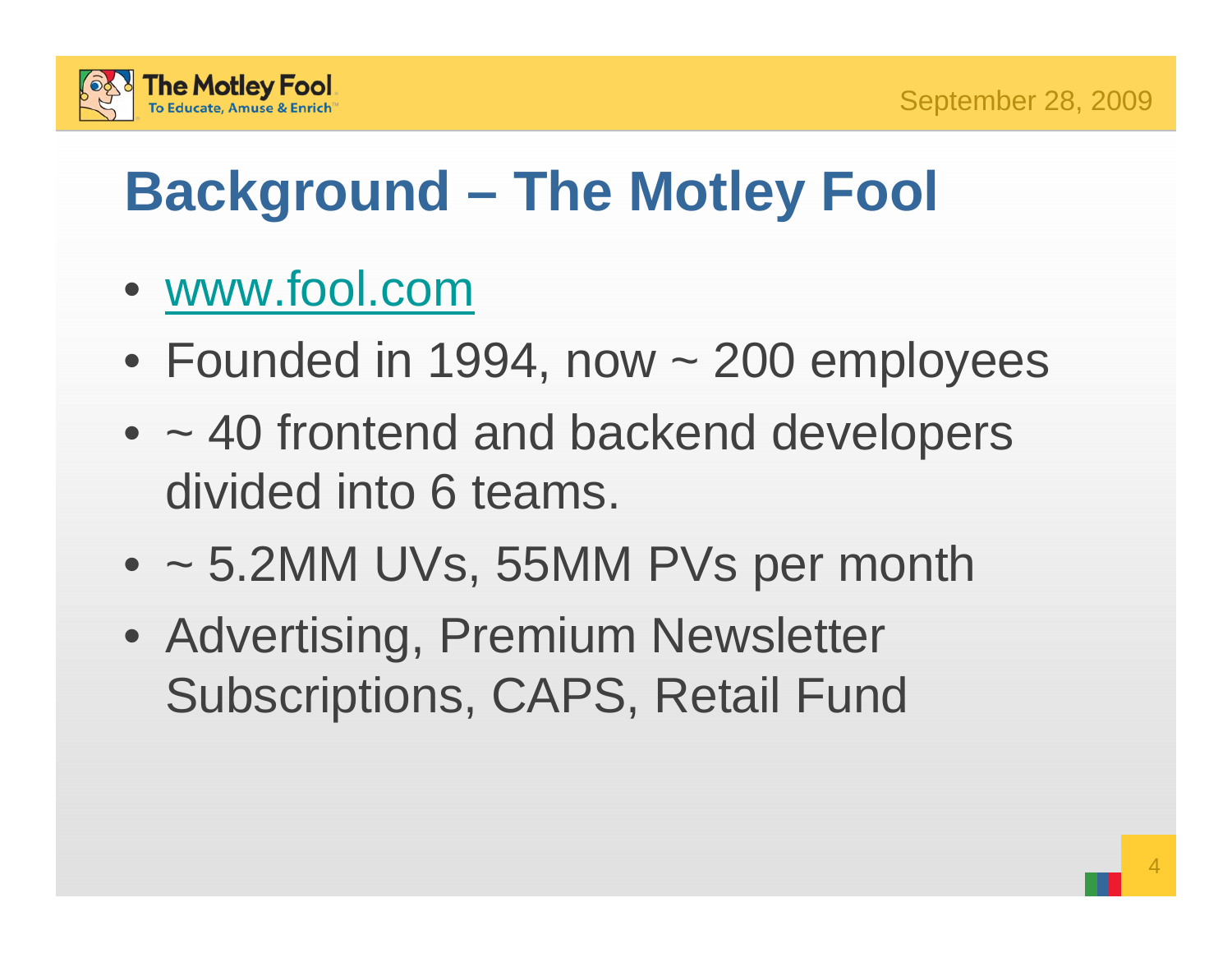

## **Agile History**

| Dec 2006<br>Formed<br><b>PMO</b> |                                                  | August<br>2007<br><b>Attended</b><br>Agile<br>2007 |                                             | April 2009<br><b>First</b><br>Enterprise<br>Project<br>Portfolio |                                                   |  |
|----------------------------------|--------------------------------------------------|----------------------------------------------------|---------------------------------------------|------------------------------------------------------------------|---------------------------------------------------|--|
|                                  |                                                  |                                                    |                                             |                                                                  |                                                   |  |
|                                  | April 2007<br><b>First</b><br>"Agile"<br>process |                                                    | Dec 2007<br><b>First</b><br>Scrum<br>Sprint |                                                                  | Today 3rd<br>Iteration<br>of Project<br>Portfolio |  |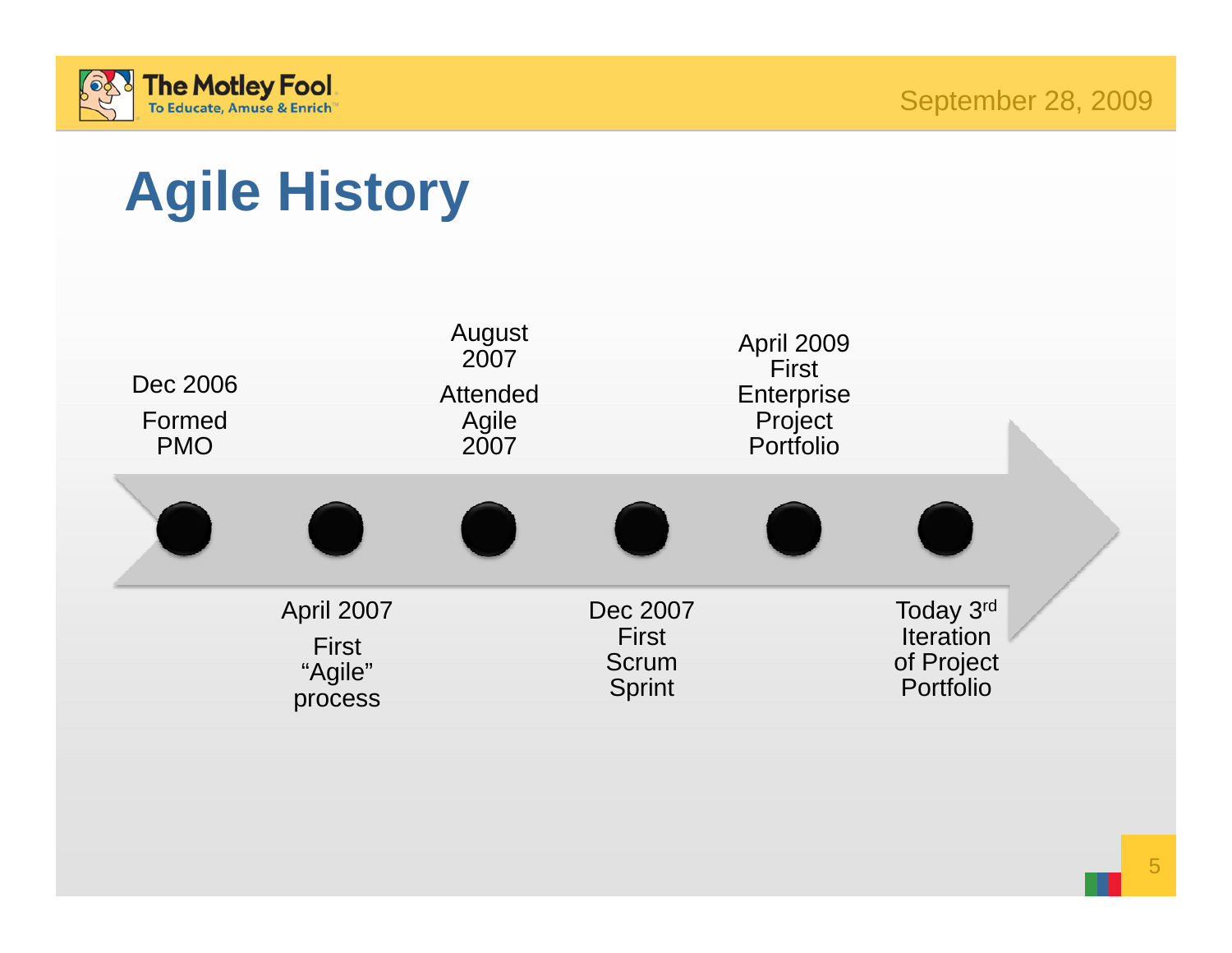

# **Pre Agile (2007)**

#### **Initiative Plan FY08**

| <b>FTEs</b>                     |                |                |              |                 |                |                         |                |                |              |                |                |     |                |                |     |                |                     |                  |
|---------------------------------|----------------|----------------|--------------|-----------------|----------------|-------------------------|----------------|----------------|--------------|----------------|----------------|-----|----------------|----------------|-----|----------------|---------------------|------------------|
|                                 | Jun            |                |              | Jul             |                |                         | Aug            |                |              | <b>Sep</b>     |                |     | Oct            |                |     | <b>Nov</b>     |                     |                  |
| <b>Project Dev</b>              |                | CrS PjM        |              | <b>Dev</b>      | CrS PjM        |                         | <b>Dev</b>     |                | CrS PjM      |                | Dev CrS PjM    |     | <b>Dev</b>     |                |     |                | CrS PjM Dev CrS PjM |                  |
| Boards B. Free                  | 1.5            | 0.5            | 0.5          |                 | 0.5            | 0.5                     |                |                |              |                |                |     |                |                |     |                |                     |                  |
| <b>CMS</b>                      | 0.5            | $\Omega$       | 0.5          | 0.5             | $\overline{0}$ | 0.5                     |                | $\Omega$       | 0.5          |                |                | 0.5 |                |                | 0.5 |                |                     | 0.5              |
| Fool.com - Homepage and Centers | 0.5            | 2 <sup>1</sup> | 0.5          | 0.5             | 2 <sup>1</sup> | 0.5                     | 1.5            | 3              |              | $\overline{2}$ | 4              |     | $\overline{2}$ | 4              |     | $\overline{2}$ | 4                   |                  |
| Fool.com - CAPS Quotes          |                |                |              |                 |                |                         |                |                |              |                |                |     |                |                |     | $\overline{2}$ |                     | 0.5              |
| <b>Landing Page Overhaul</b>    |                |                |              |                 |                | 0.5                     |                |                | 0.5          |                |                | 0.5 |                |                | 0.5 |                |                     |                  |
| Lane - Destination Fool         | $\mathbf{P}$   | $\overline{2}$ |              | $\overline{2}$  | $\overline{2}$ |                         | $\overline{2}$ | $\overline{2}$ |              | $\overline{2}$ | $\overline{2}$ |     | 2              | $\overline{2}$ |     | $\overline{c}$ | $\overline{2}$      | 0                |
| Lane - Premium Power            | $\mathcal{P}$  | $\overline{2}$ |              | $\mathbf{P}$    | $\overline{2}$ |                         | $\overline{2}$ | $\overline{2}$ |              | $\overline{2}$ | $\overline{2}$ |     | $\overline{2}$ | $\overline{2}$ |     | $\overline{2}$ | $\overline{2}$      | $\boldsymbol{o}$ |
| Newsletter 1 - Stock Advisor    |                |                |              |                 |                |                         |                |                |              |                |                |     |                |                |     |                |                     |                  |
| <b>Backend</b>                  |                |                |              | 1.5             |                | 0.5                     | 1.5            |                | 0.5          | 1.5            |                | 0.5 | 1.5            |                | 0.5 |                |                     |                  |
| Newsletter 3 - All Access Pass  |                |                |              |                 |                |                         |                |                |              |                |                |     |                |                |     |                |                     |                  |
| Shop 1 - Order Page             | 2 <sup>2</sup> | 0.5            | 0.5          | 2.5             | 0.5            | 0.5                     | 2.5            | 0.5            | 0.5          | 2.5            | 0.5            | 0.5 | 2.5            | 0.5            | 0.5 | 2.5            | 0.5                 | 0.5              |
| Shop 2 - AAP Bundle/Rebill      |                |                |              |                 |                |                         |                |                |              |                |                |     |                |                |     |                |                     |                  |
| Shop 3 - Marketing Bundles      |                |                |              |                 |                |                         |                |                |              |                |                |     |                |                |     |                |                     |                  |
| <b>Total Demand</b>             | 8.5            | $\overline{7}$ |              | 11              | 9              | $\overline{\mathbf{3}}$ | $11.5$         | 9.5            | $\mathbf{3}$ |                | 12 11.5        |     |                | 12 11.5        |     | 3 11.5 10.5    |                     | 2.5              |
|                                 |                |                |              |                 |                |                         |                |                |              |                |                |     |                |                |     |                |                     |                  |
| <b>Supply</b>                   |                | $9.5$ $9.5$    | $\mathbf{3}$ | 10 <sub>1</sub> | $9.5$ 3.5      |                         |                | 11 10.5 3.5    |              |                | 12 11.5 3.5    |     |                | 12 11.5        | 3.5 |                | 12 11.5             | 3.5              |
| <b>Supply - Demand</b>          | 1              | 2.5            |              | $-1$            | 0.5            | 0.5                     | $-0.5$         |                | 0.5          | $\bf{0}$       | $\mathbf{0}$   | 0.5 | $\bf{0}$       | $\bf{0}$       | 0.5 | 0.5            |                     | 11               |
| Total Man-months:               |                |                |              |                 |                |                         |                |                |              |                |                |     |                |                |     |                |                     |                  |

Total Man-months:

Dest Fool 114Prem Power 88.5 Provided a sense of direction and control.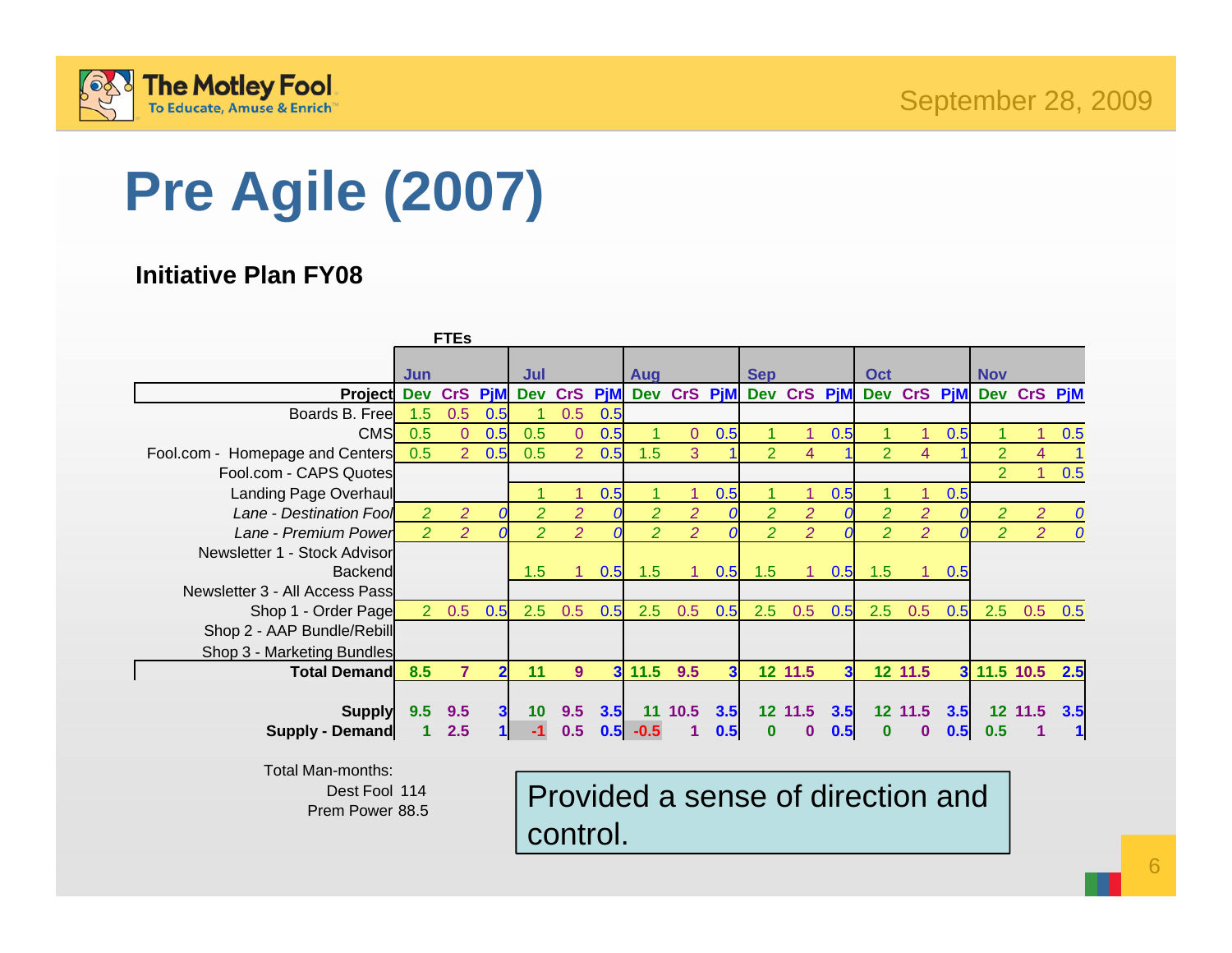

# **Pre Agile Challenges**

### • **Business**

- Difficult to respond to changing priorities (hitting the bees nest)
- –– Lack of business accountability
- –All business interaction happened at the beginning
- Business not sure how to behave
- "Common Understanding" expensive and short lived.
- Dates = Goals

### • **Resourcing**

- Splitting people across projects
- Focusing on 100% allocation
- Wall between functional teams

Same old problems, even though we were "agile".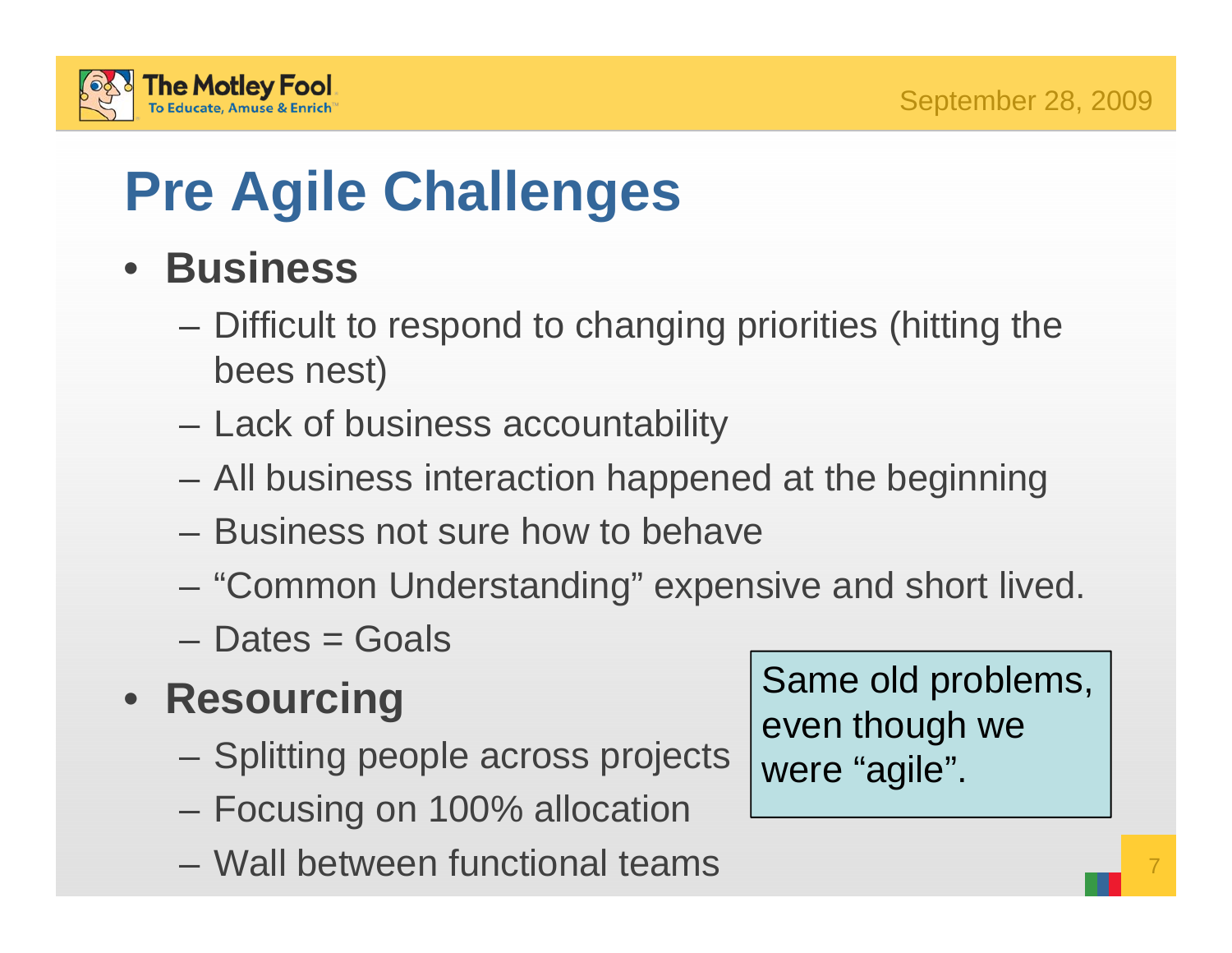

### **Ah Ha**

- Agile 2007 conference
- Inspired by several speakers:
	- Jim Highsmith
	- Ken Schwaber
	- David Anderson
	- Mary Poppendieck



The Agile philosophy had a red-hot focus on value, productivity, common sense and respect.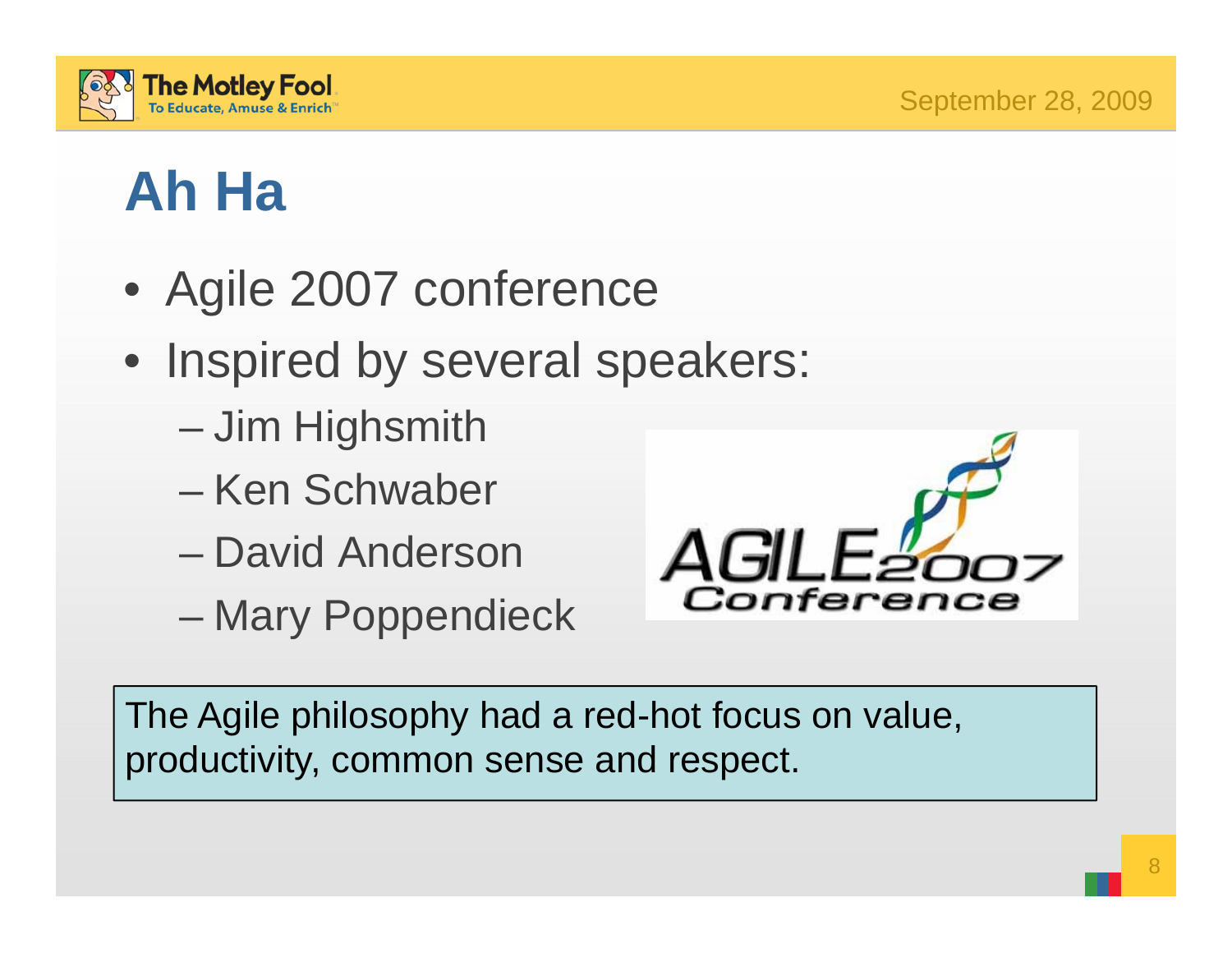

# **Adoption**

- **Ready**
	- Education
	- Buy-in
- **Set**
	- Team Selection
	- Training
- **Go**

– Select a Start Date with Clear Rules

• Wait and Watch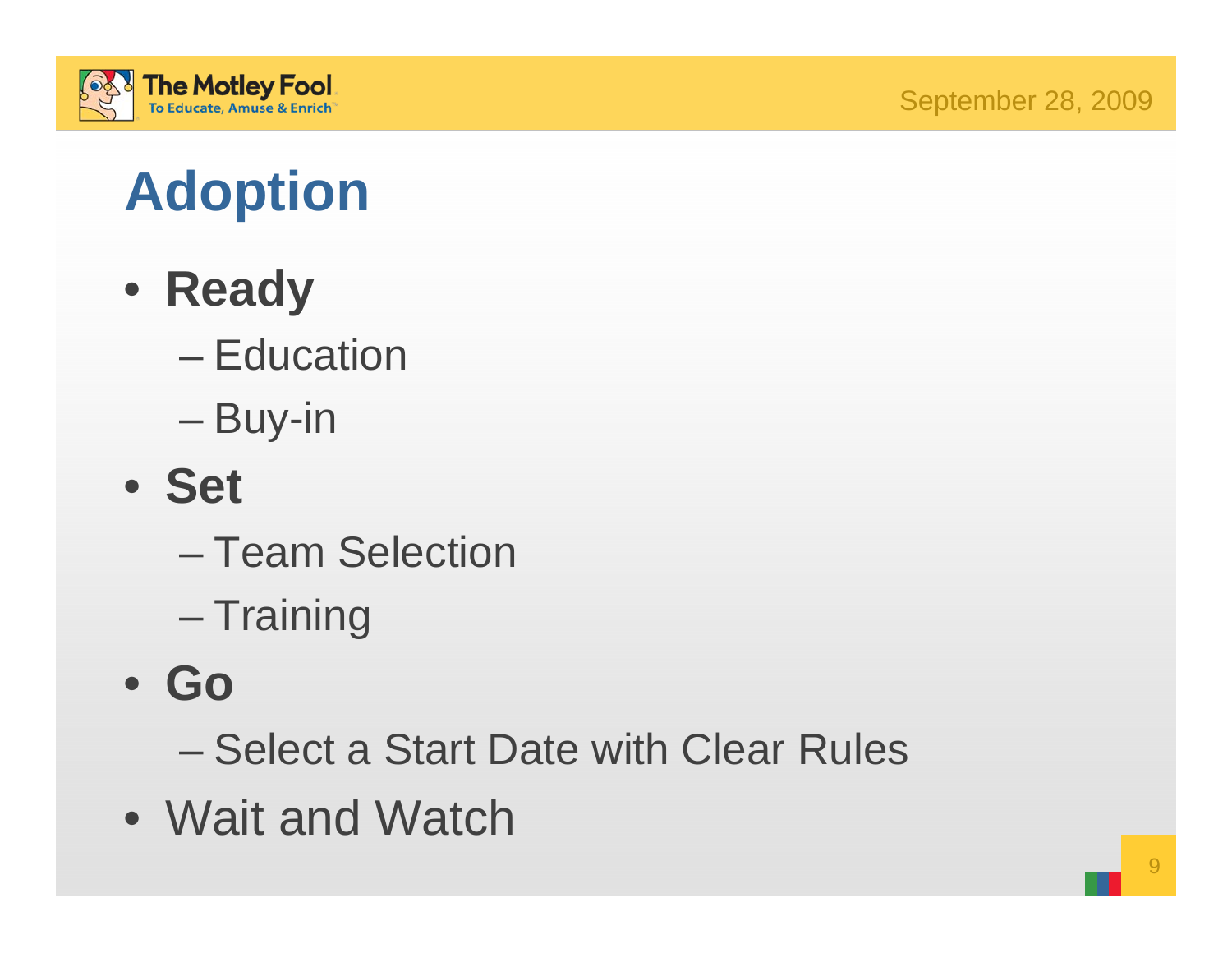

### **Education**

### and Beer?

**Breakfast** 

The conference includes:

- Breakfast in the rotunda
- Agile and SCRUM explained by **Richard Cheng**
- Planning and Estimating in an Agile organization with Sandi Rothman
- ·Value-drive Project **Management with Max Keeler** •Getting Lean and Mean with **Linda Cook**
- Wrap it up with cocktails on the balcony

Look for signup sheets!

**Email Max Keeler**  $(maxk@food.com)$ for more info.

**Limited Availability!!** 



### **TMF's Agile Mini-Conference**

**The Project Management** team is pleased to bring you a solid day of Agile information sessions. The sessions draw on internal experiences. conferences and advice from Agile gurus. Join us!

Sept. 24th

#### Generated buzz and anticipation.

#### \* Beer and Breakfast will actually be served! Join in!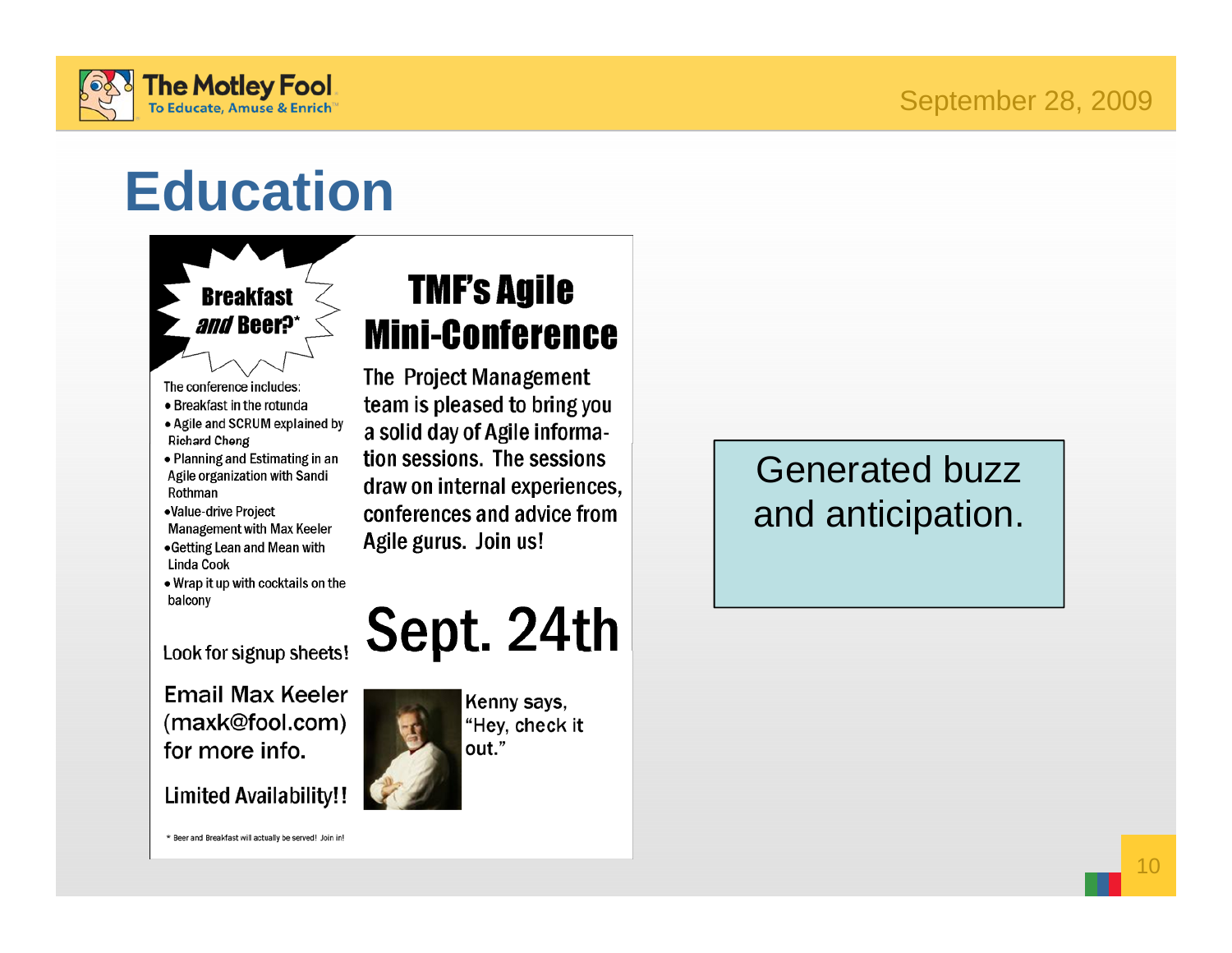

# **Buy-in**

- Tech Leads articulated problems, opportunities and proposal into a single, "shoppable" document.
- Started with CEO and moved on to business leaders, eventually gaining consensus (in some cases barely).
- Brought in experts, Jeff Sutherland and Linda Cook, to help explain and guide.
- Presented plan to team after approval.

By this time, people were talking and there was a sense of inevitability and some reticence.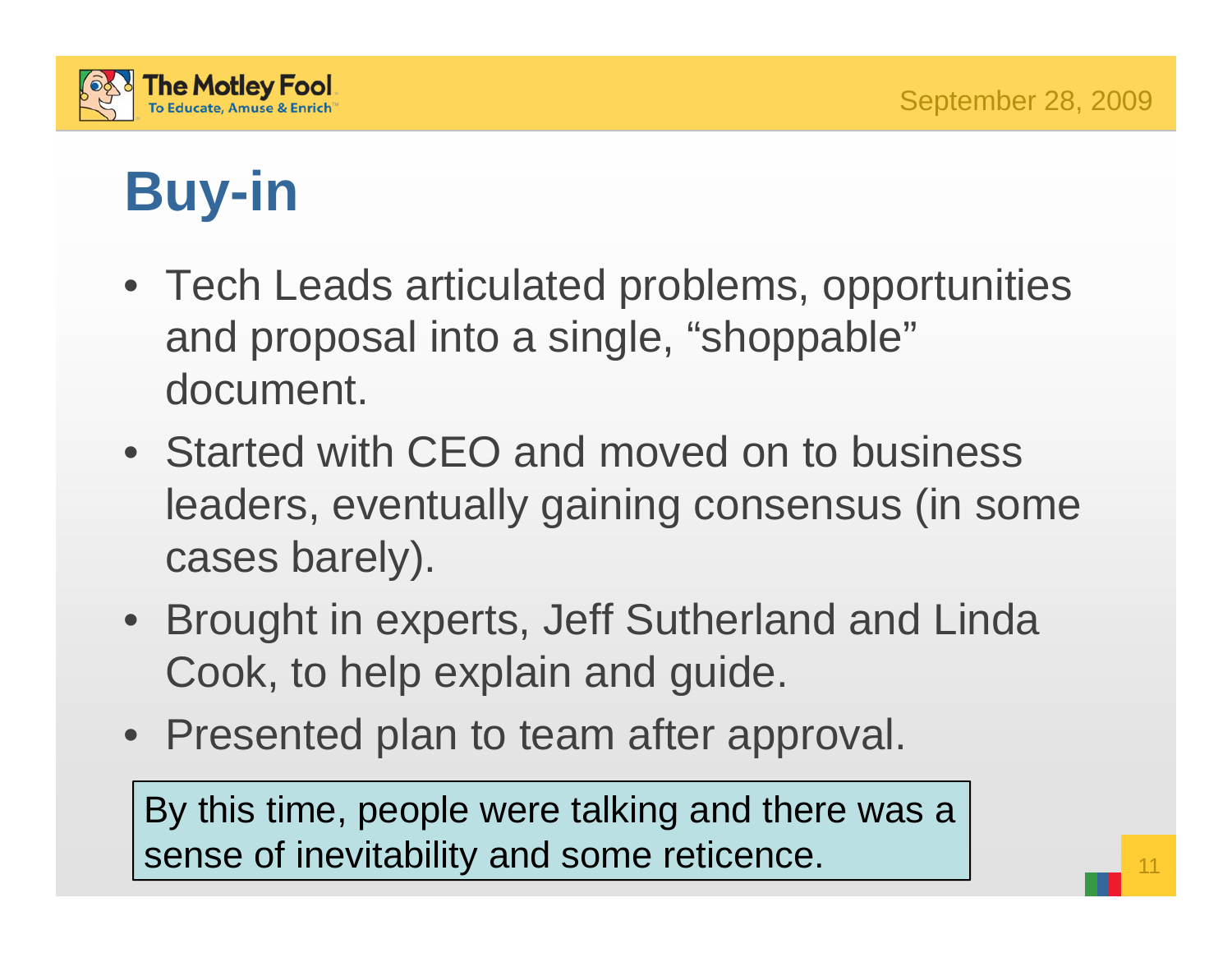

# **Training**

- Contracted with Lithespeed to train everyone, simultaneously.
- Gave doubters a chance to ask questions
- Gave everyone a common language
- Marked the beginning of the transition with a major event (nothing like this had ever been done before).

Most people in the company knew and were talking about Scrum. There was a sense of anticipation and excitement.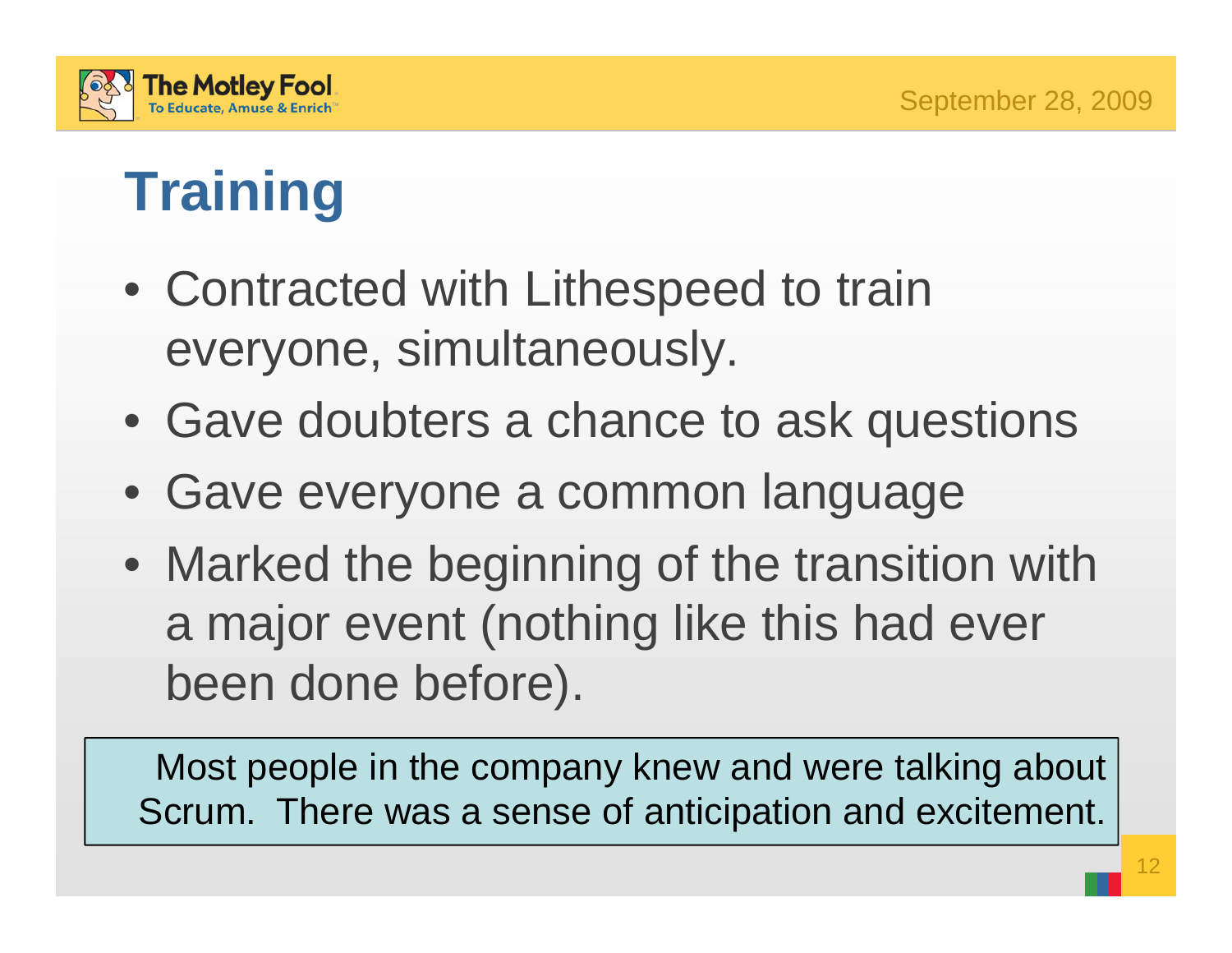



### **Picked a Starting Point**

- 12/3/2007 Everyone is on a team and in a planning session.
- All teams collocated
- All teams, 2 week sprints
- Weekly releases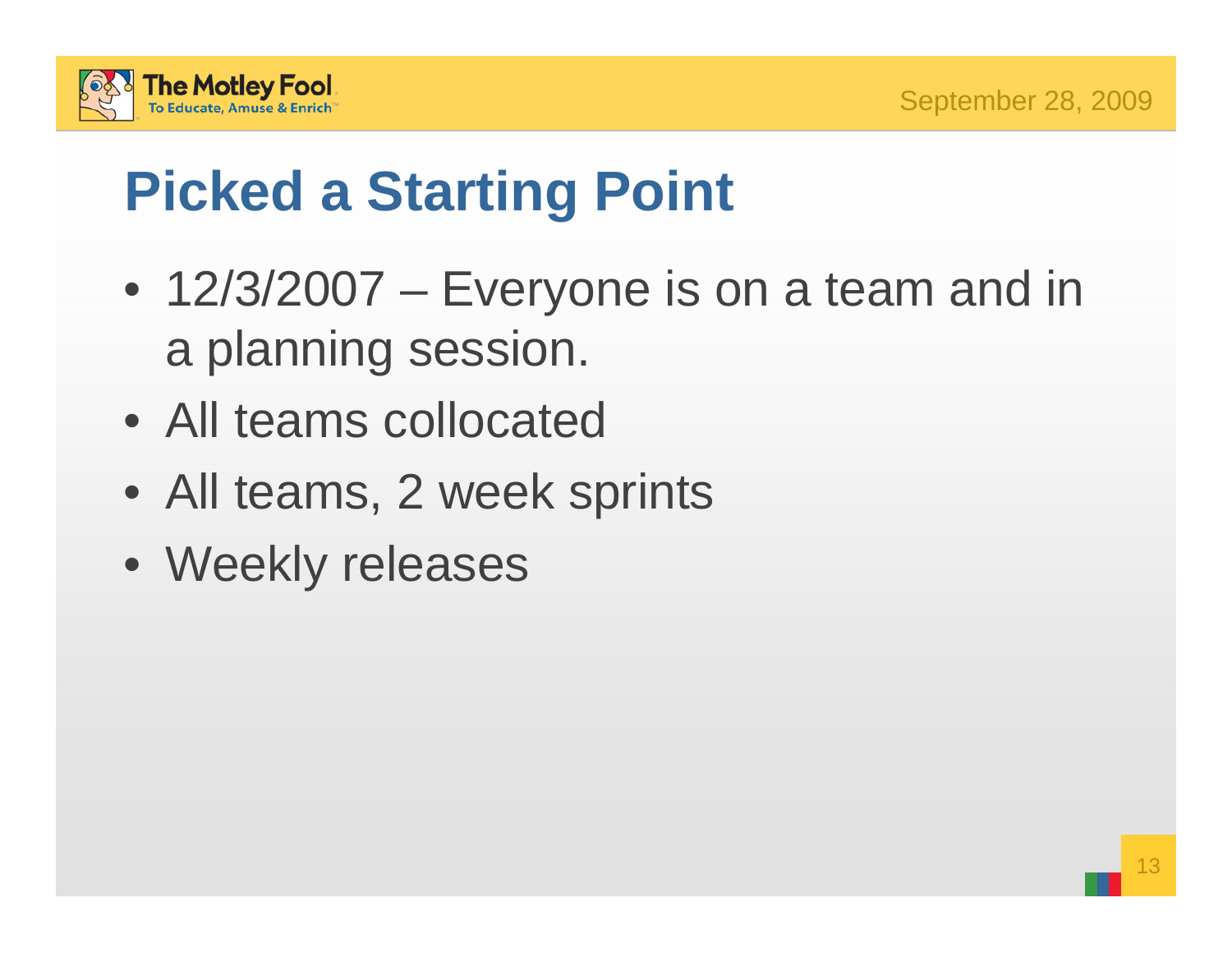

### **Sit Back and Watch**

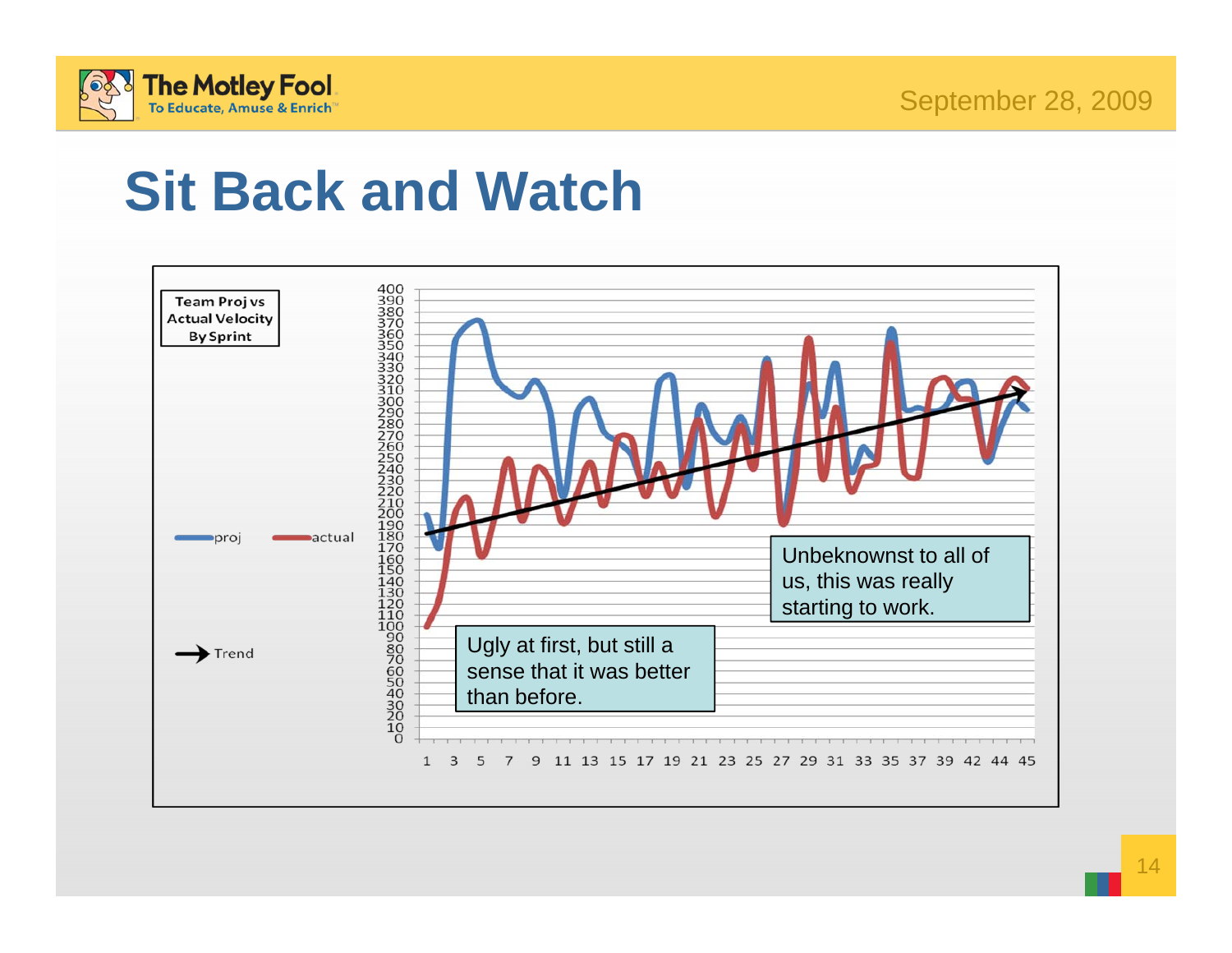

### **What Happened -- Pluses**

- + Adapt to priority changes with little overhead
- + Identities forming across functional groups
- + Work aligned with backlog
- + Demonstrated performance increases
- + Conversations changed
	- When will it be done?
	- What should we do next?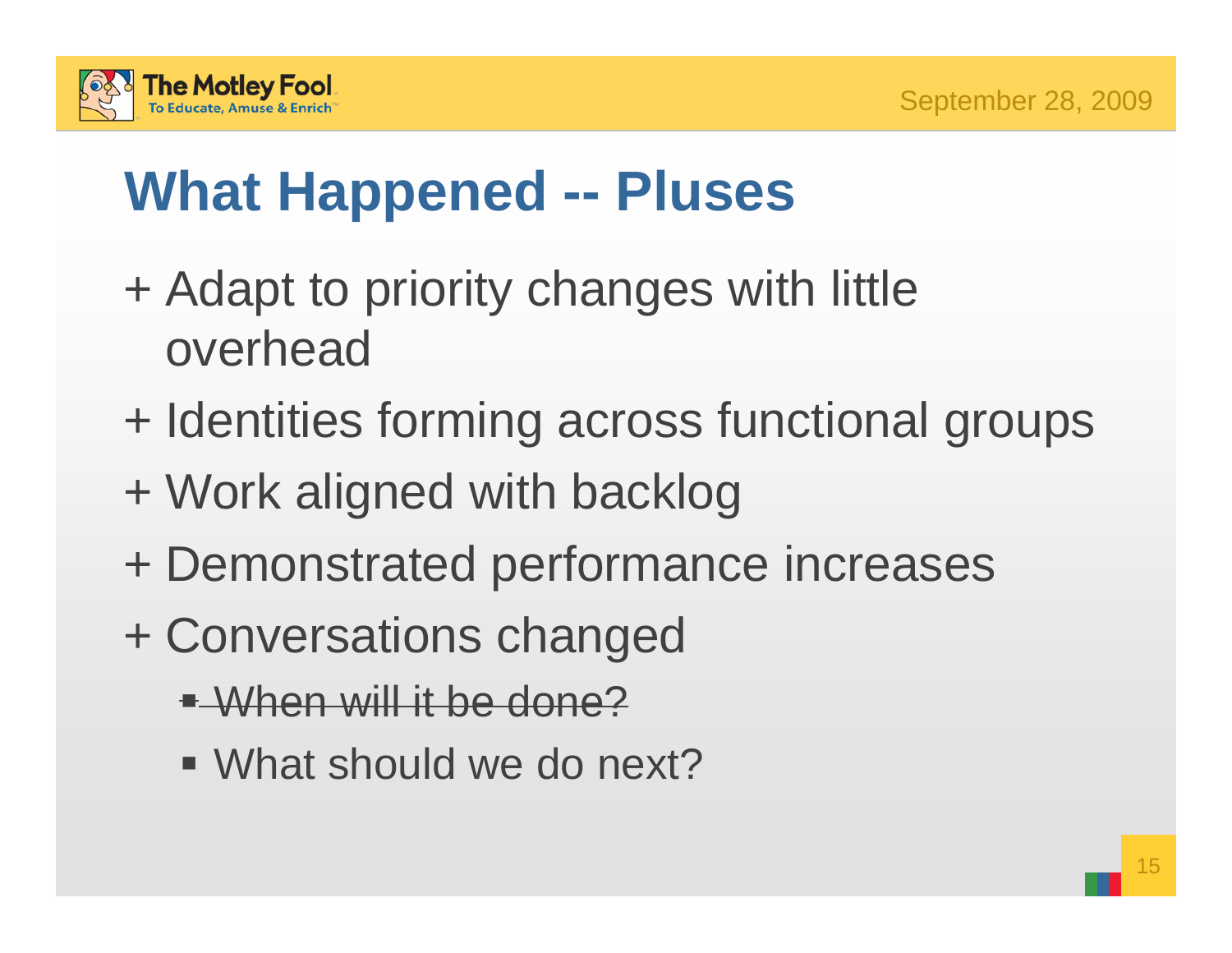

### **What Happened -- Minuses**

- -- Strategy Silos
- -Management Roles Harder to Grasp
- -- Balancing Speed, Quality and Value
- -- Feeding Teams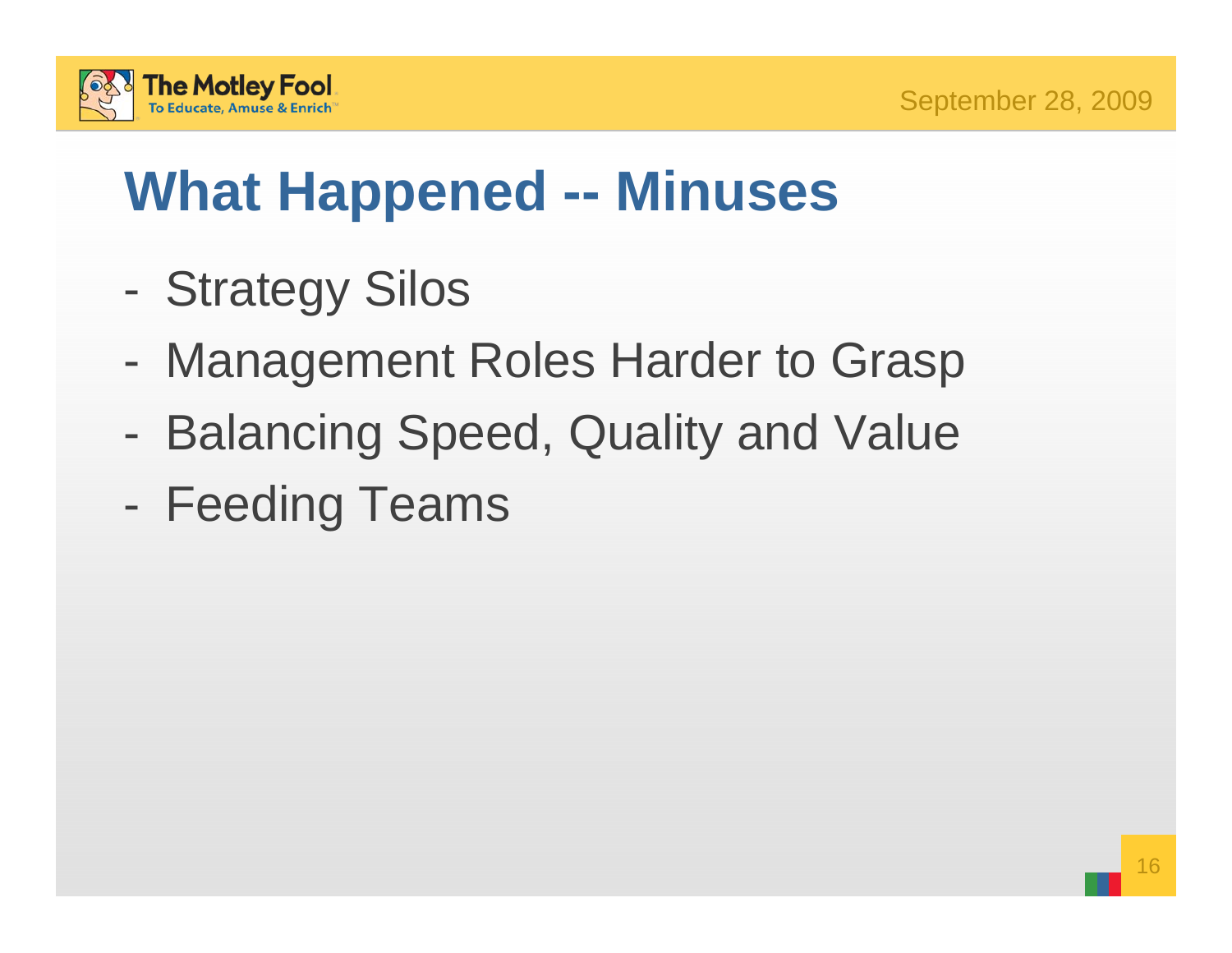

### **PM Transition to Scrum Master**

• 3, slightly exaggerated examples..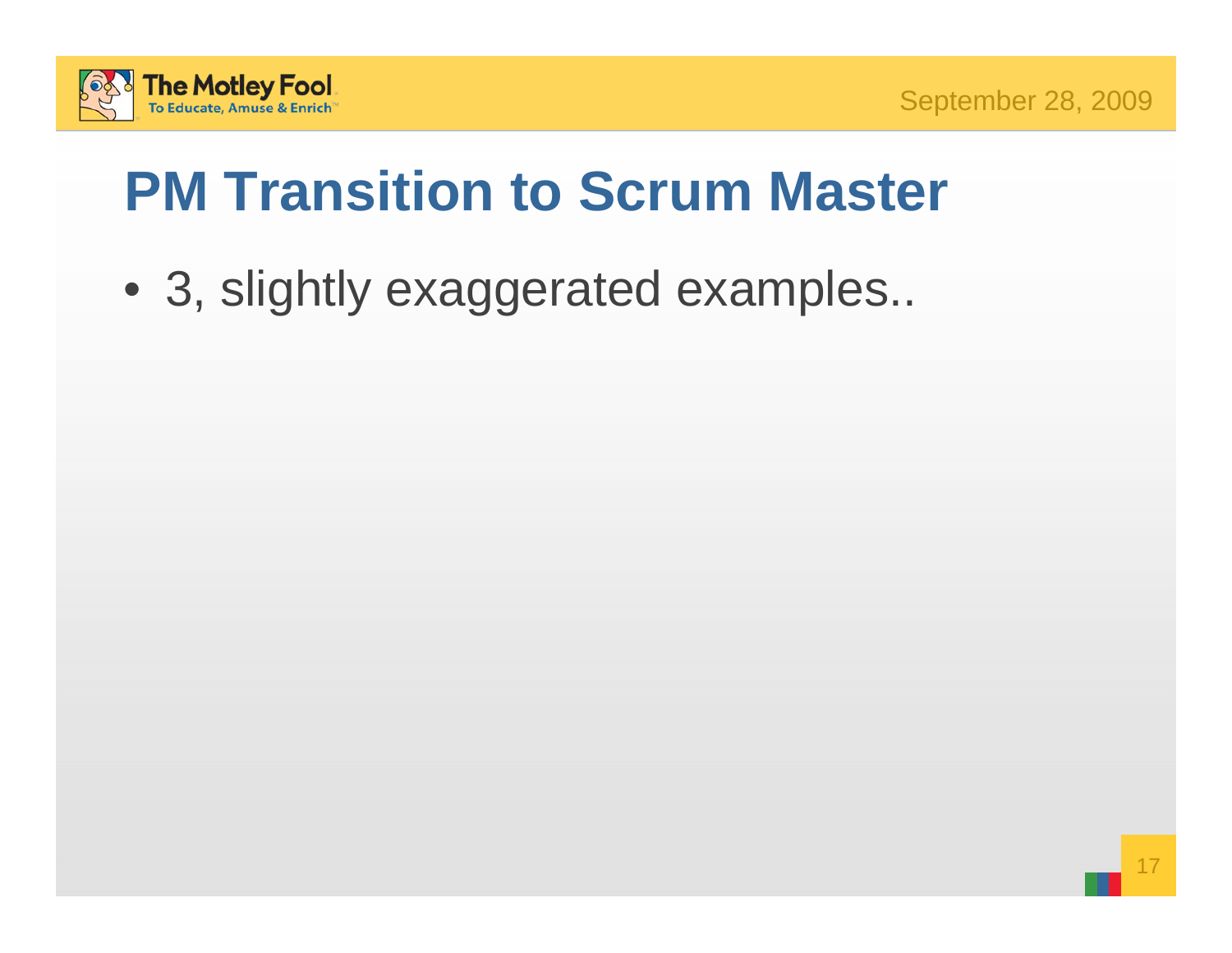

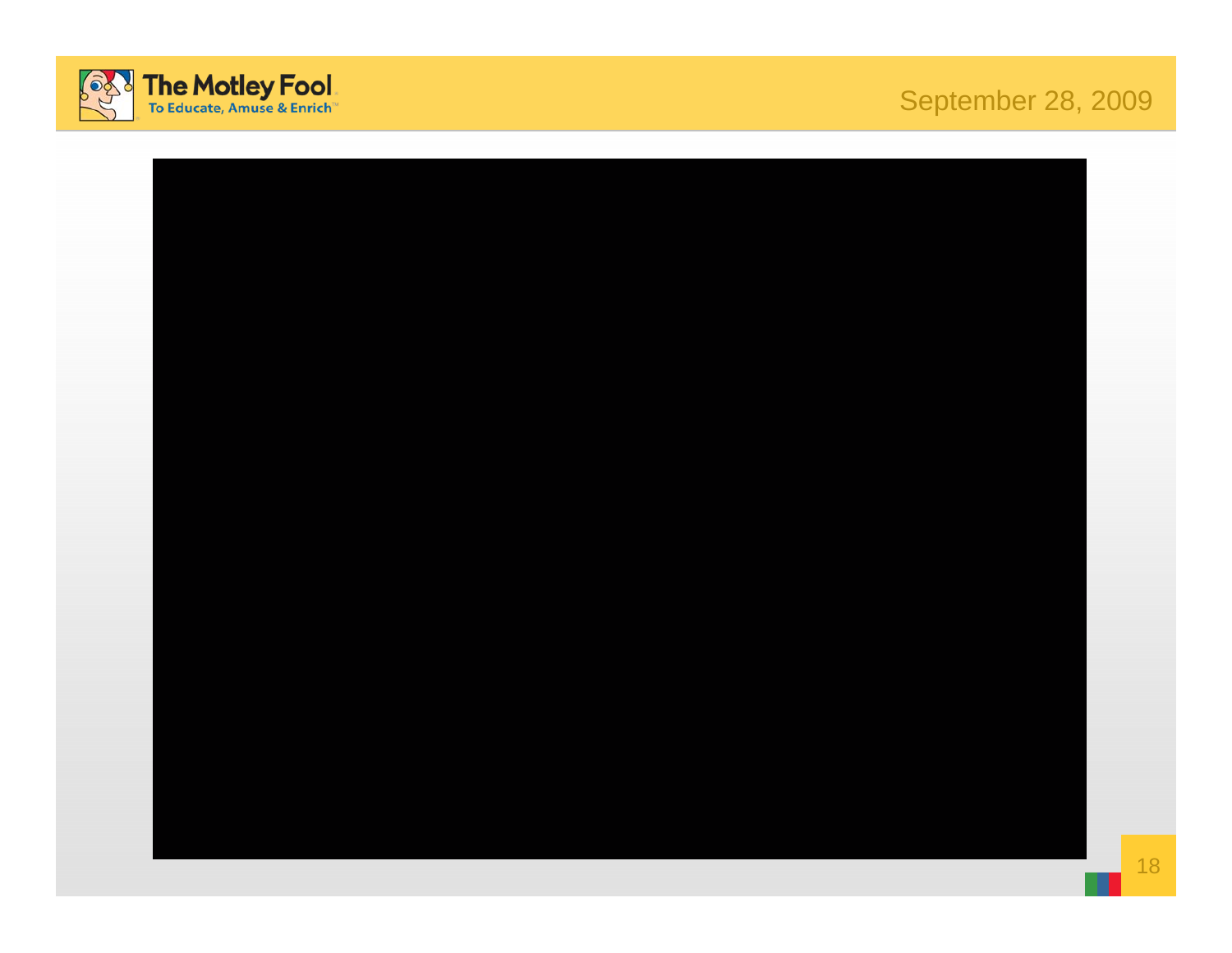

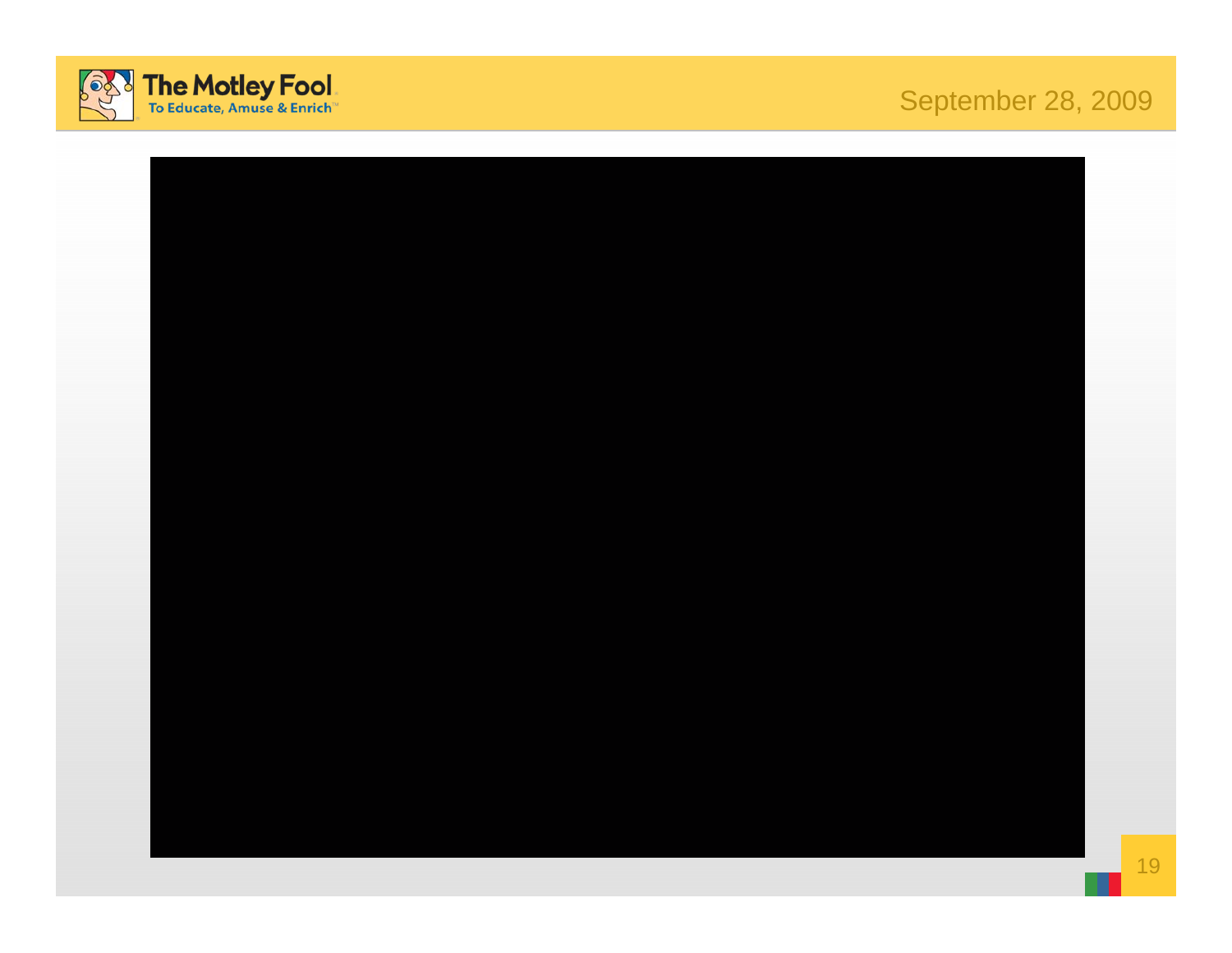

# 10 minutes into scrum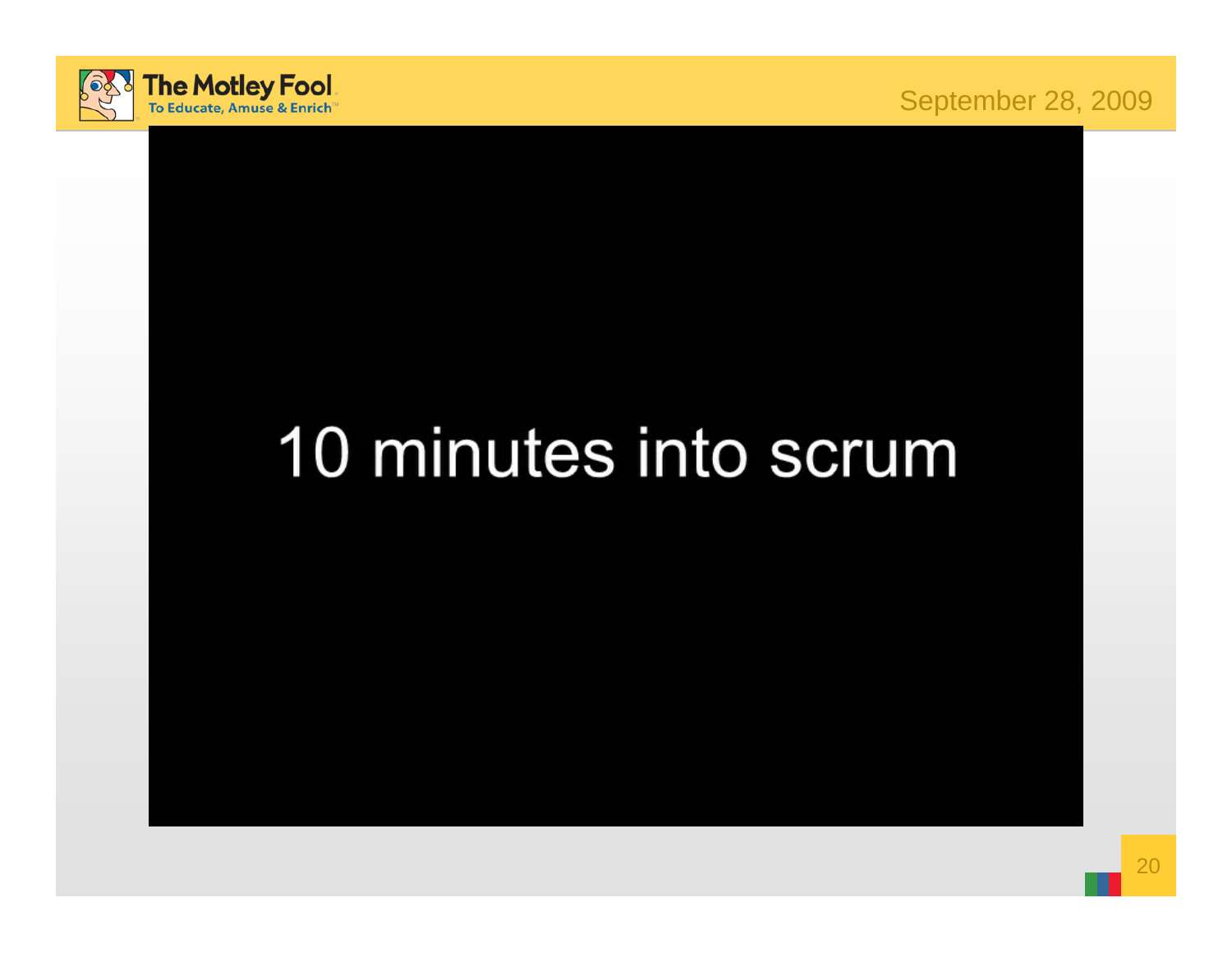

### **Project Manager Adjustments**

- Channel Leadership Energy Into:
- Supporting, Guiding, Listening, Goal Building,
- Channel Organizing Energy Into: Making Work Visible, Measuring Progress, Reporting Progress
- Channel Creative Energy Into: Designing Experiments, Whiteboard, Incentives/Awards

Transfer PM accountability to Team Accountability.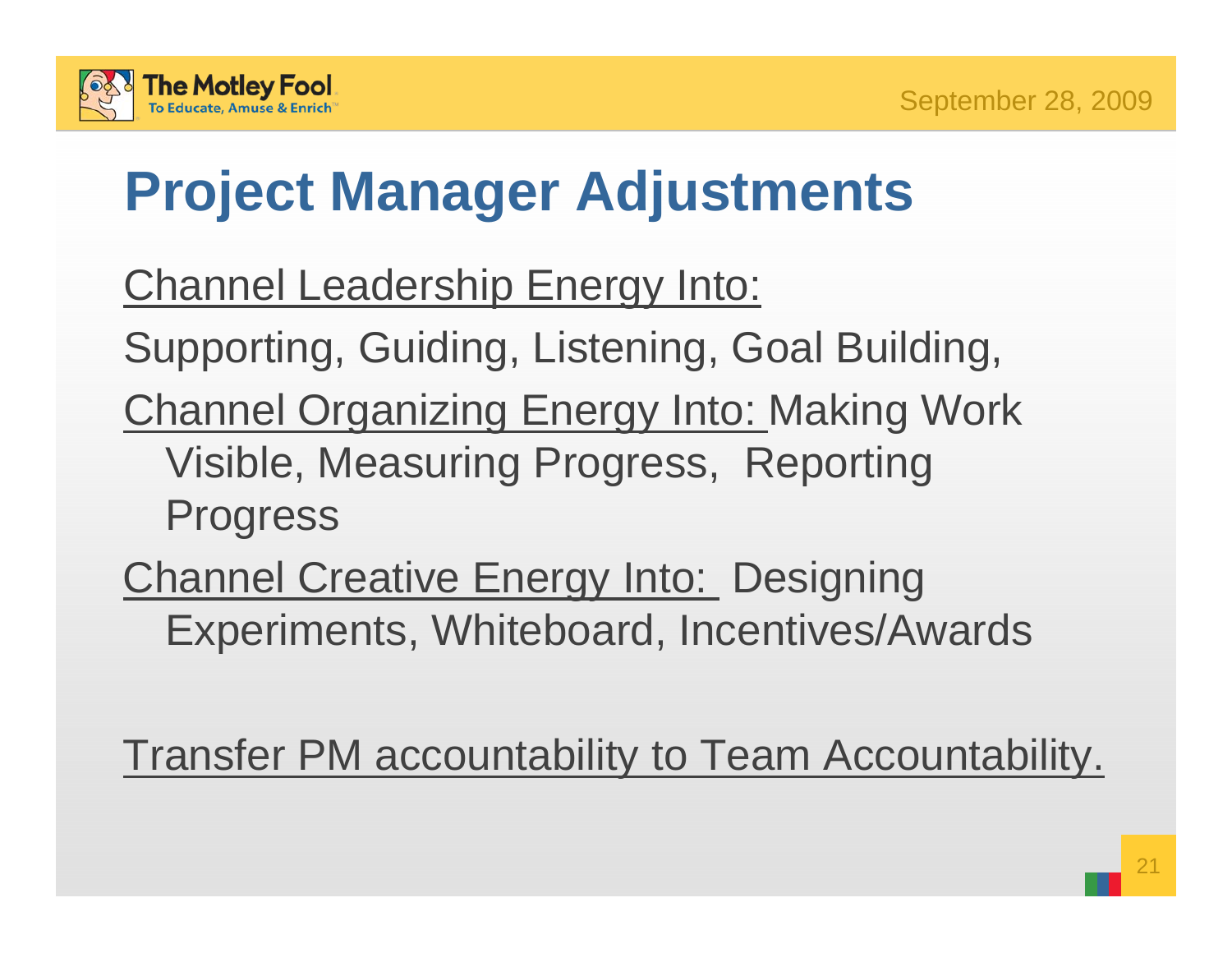

## **Adoption**

#### **What Worked Well**

- Creating a sense of change using marketing.
- Alliance with executives.
- Using the momentum to make significant changes.

#### **What I'd Do Differently**

- Get a better understanding of team needs.
- Recruit at least one group to be more orthodox.
- Focus more on releasing software.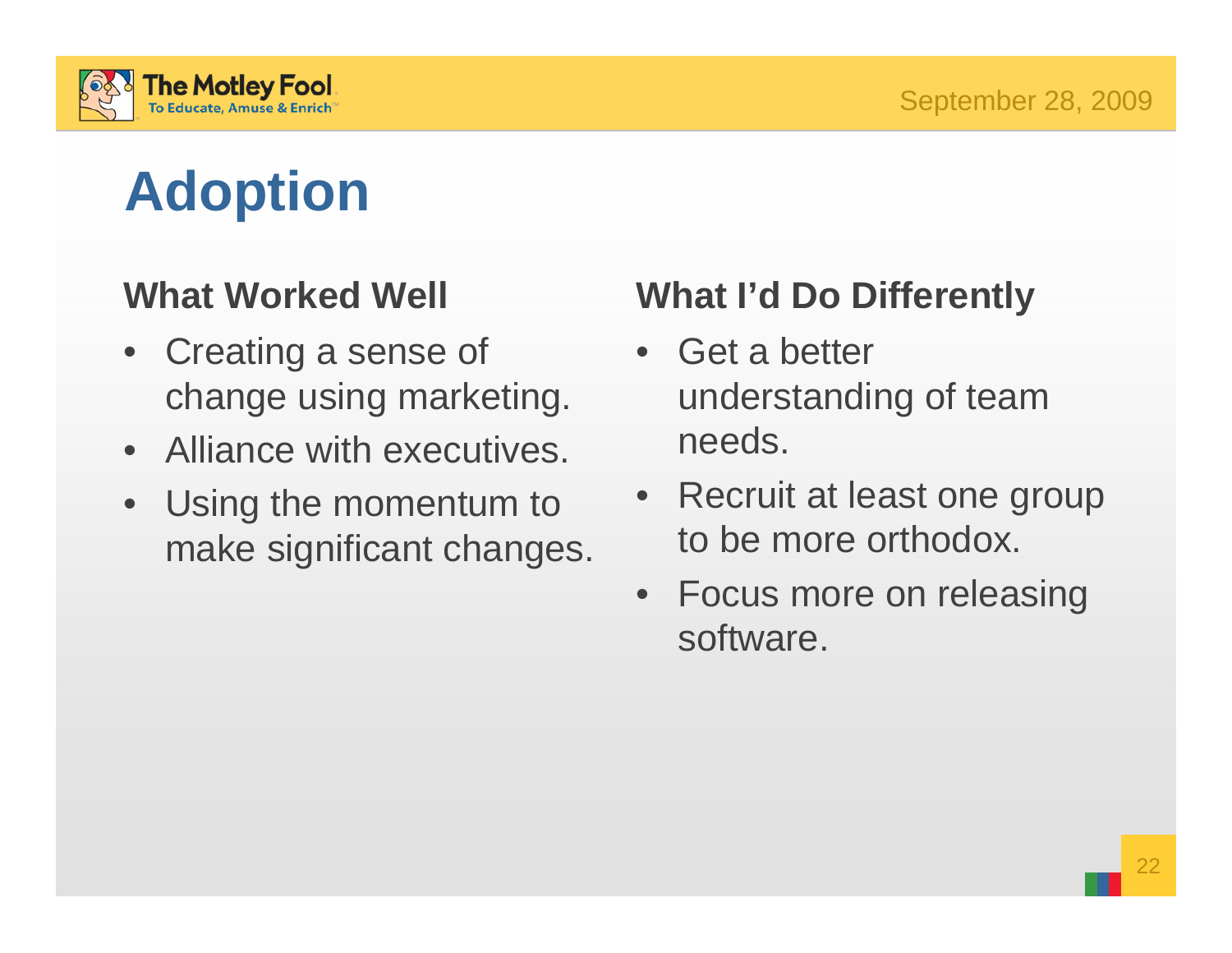

### **Agile Portfolio Management**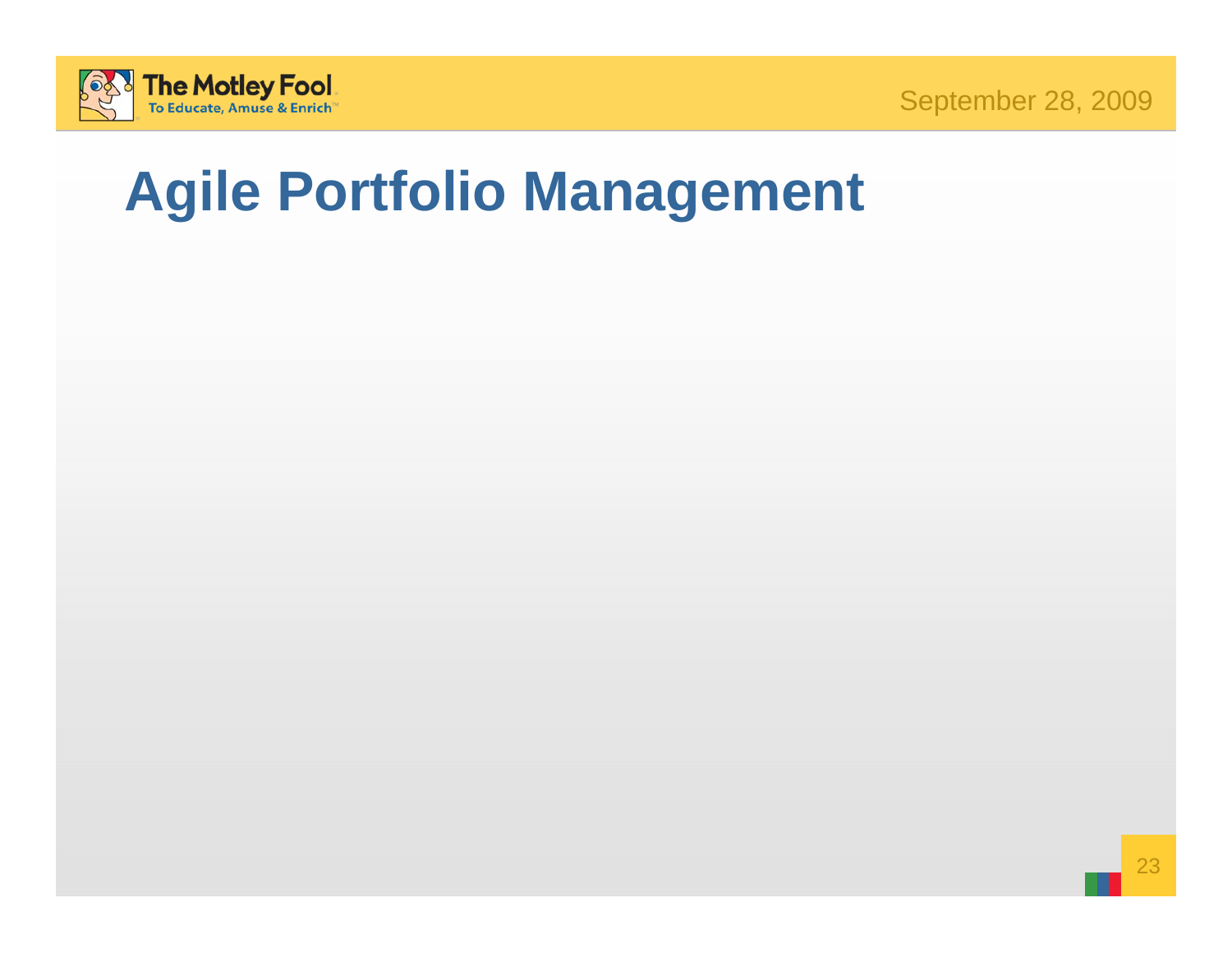

## **Agile Portfolio Management**

- Business no longer constrained by productivity.
- Challenges are:
	- How can we keep teams aligned and focused on the right work?
	- $\mathcal{L}_{\mathcal{A}}$ – How can we keep consistency across teams?
	- How can we make sure we're not generating technical debt?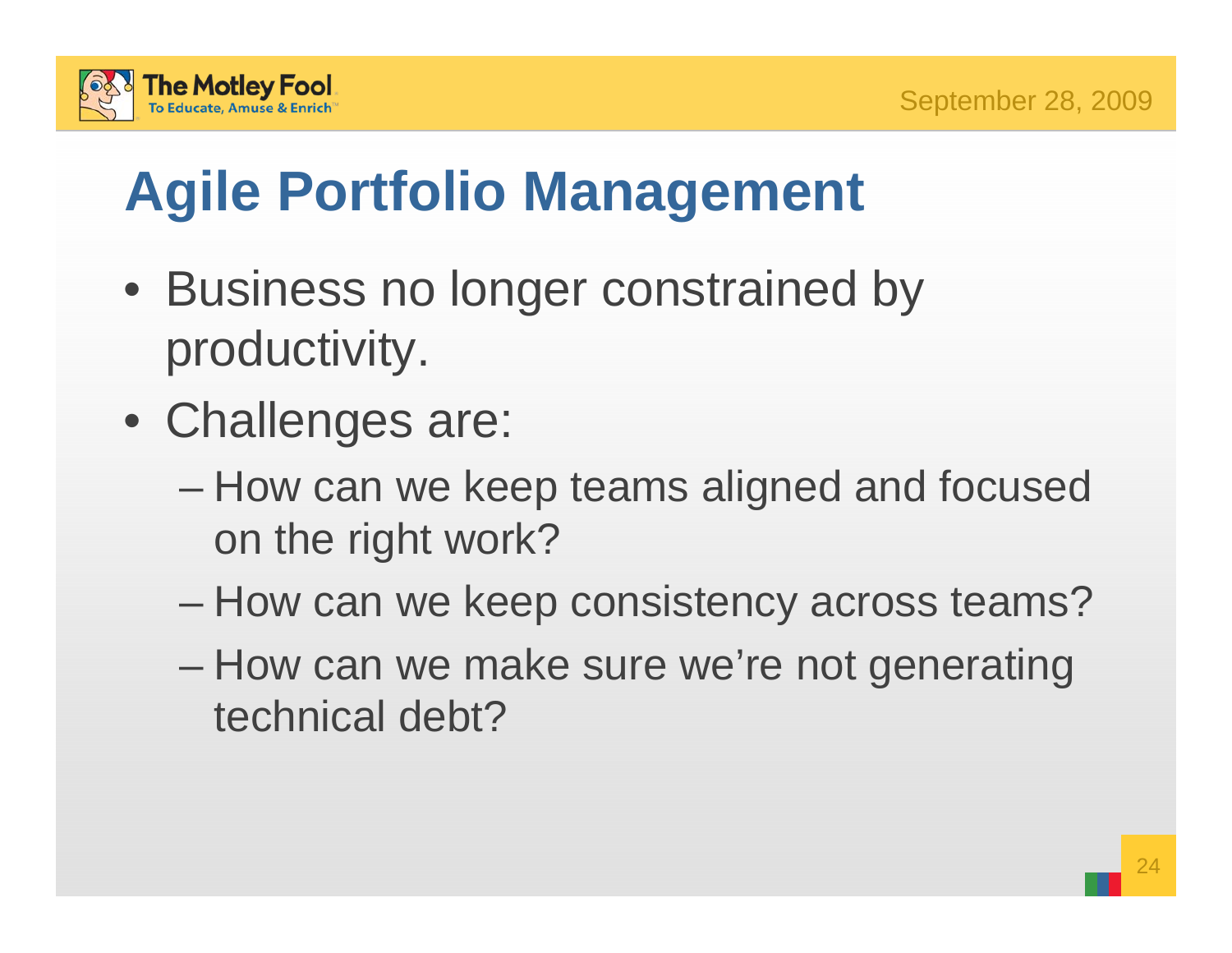

### **Project Portfolio Management**

- First Iteration No real oversight, complete major initiatives.
- Second Iteration We need to get all this done, can we?

This question created a series of considerations that lead to our first long term initiative plan since we rolled out Agile.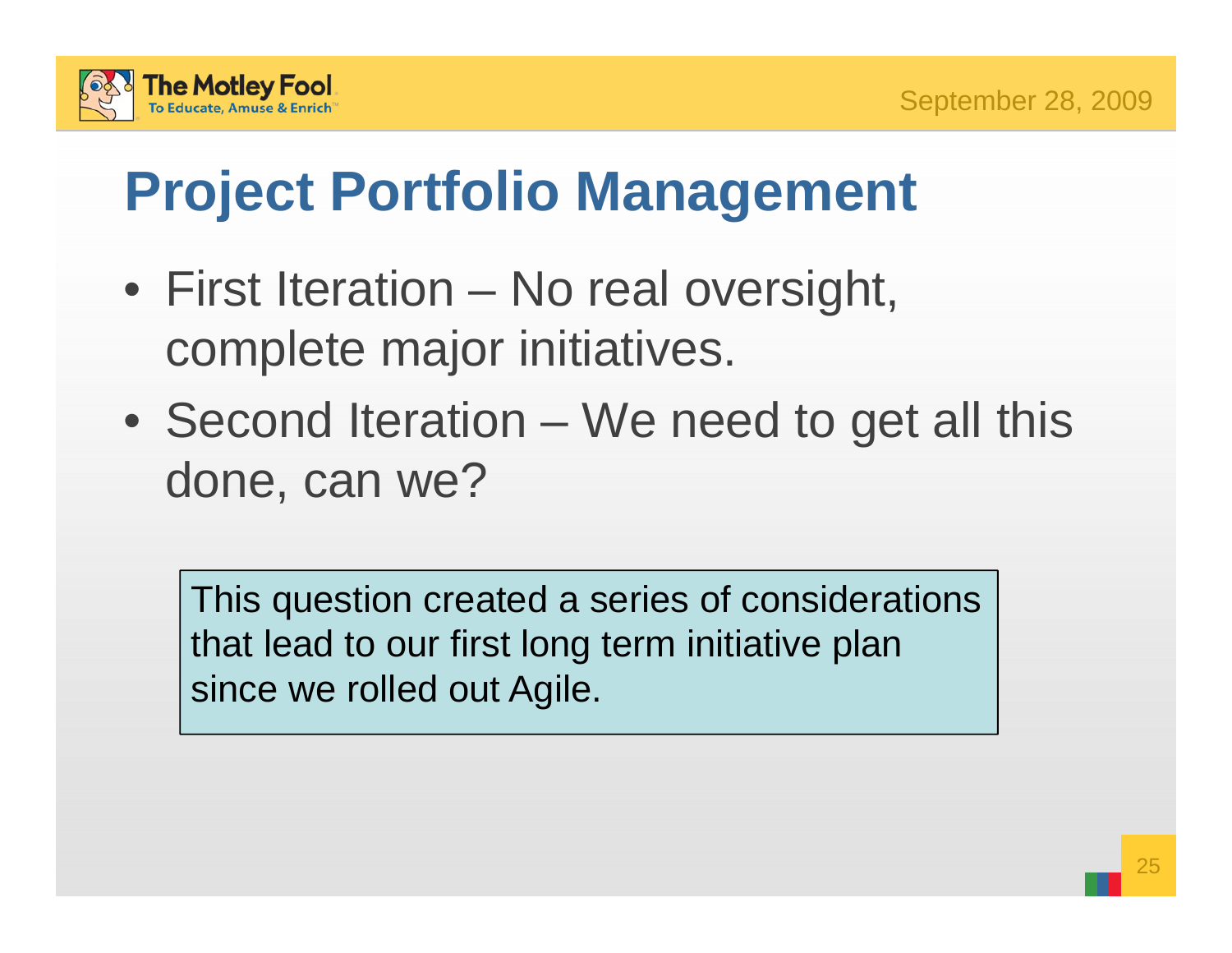

# **Iteration 1: Simple Portfolio Model**

- 1. Unit of Supply/Investment Story Point
- 2. Reserved Capacity for paying off "tech debt".
- 3. Prioritized remaining initiatives to fit within capacity.
- 4. Sequenced initiatives by quarter/by team.
- 5. Created a "Workable Plan".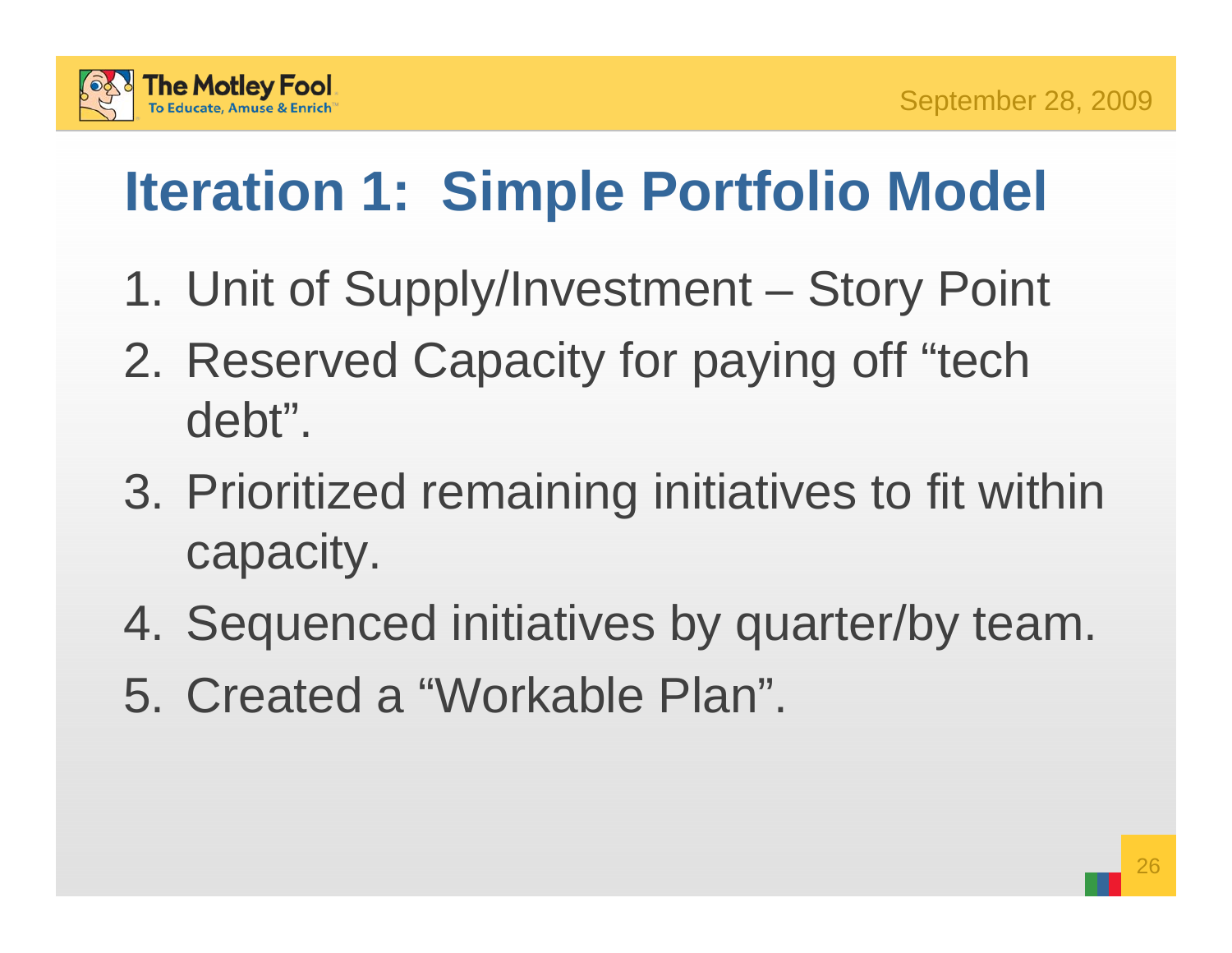

### **Capacity Data**

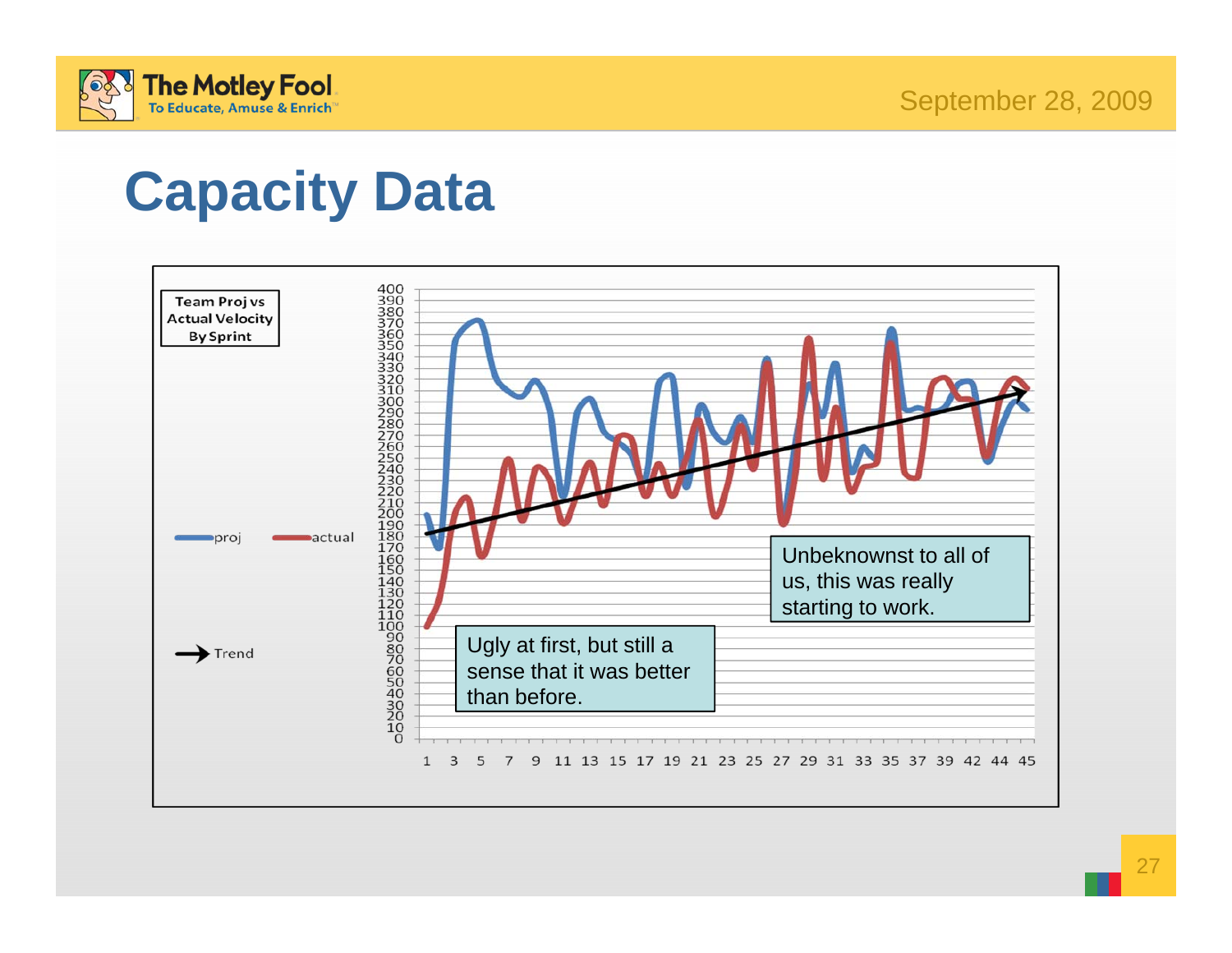

### **Workable Plan – Capacity**

#### **Initiative Demand**

| <b>Sum of SPs</b>         |                |                |                |                |                    |      |
|---------------------------|----------------|----------------|----------------|----------------|--------------------|------|
| <b>Row Labels</b>         | Q <sub>1</sub> | Q <sub>2</sub> | Q <sub>3</sub> | Q <sub>4</sub> | <b>Grand Total</b> |      |
| <b>Asset Management</b>   |                | 100            |                |                |                    | 100  |
| <b>CAPS</b>               |                | 250            | 150            | 475            | 125                | 1000 |
| <b>Community Actions</b>  |                | 475            | 315            | 215            | 165                | 1170 |
| Premium                   |                | 710            | 430            | 385            | 240                | 1765 |
| Legal/Editorial           |                | 25             |                |                |                    | 25   |
| Brand/CX                  |                |                |                | 25             |                    | 25   |
| <b>OP</b>                 |                |                | 150            | 100            | 200                | 450  |
| <b>Community Strategy</b> |                |                | 225            | 150            | 225                | 600  |
| UK                        |                | 25             | 50             | 50             | 50                 | 175  |
| <b>Grand Total</b>        | 1585           |                | 1320           | 1400           | 1005               | 5310 |

|                    | Demand Capacity Over/Under |      |        |        |
|--------------------|----------------------------|------|--------|--------|
| Q1                 | 1585                       | 1450 | 9%     | 135    |
| Q <sub>2</sub>     | 1320                       | 1450 | $-9%$  | $-130$ |
| <b>First Half</b>  | 2905                       | 2900 | 0%     | 5      |
|                    |                            |      |        |        |
| Q <sub>3</sub>     | 1400                       | 1450 | $-3%$  | $-50$  |
| Q <sub>4</sub>     | 1005                       | 1450 | $-31%$ | $-445$ |
| <b>Second Half</b> | 2405                       | 2900 | $-17%$ | $-495$ |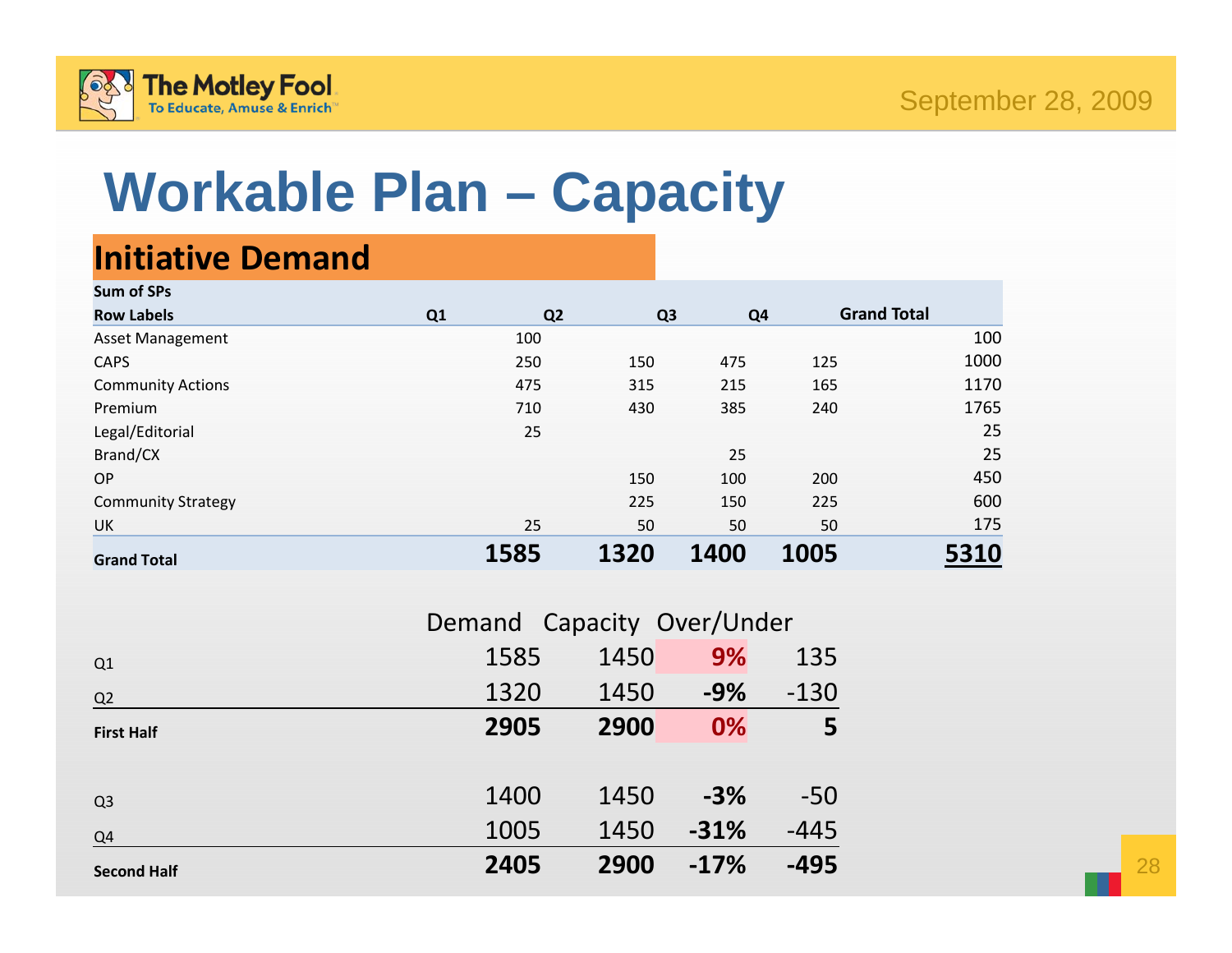

### **Workable Plan – Team View**

| <b>Team Initiatives</b>                  | Q <sub>1</sub> | Q <sub>2</sub> | Q <sub>3</sub>      | Q4  | <b>Grand Total</b> |
|------------------------------------------|----------------|----------------|---------------------|-----|--------------------|
| 1                                        |                |                |                     |     |                    |
| <b>Account Updater</b>                   |                |                | 50                  |     | 50                 |
| Decline Code Mgt.                        |                |                | 100                 |     | 100                |
| Jester's Court                           |                |                | 25                  |     | 25                 |
| Marketing Ops Maint. (LP/OP support)     | 10             | 15             | 10                  | 15  | 50                 |
| <b>Monthly Refund Proration</b>          | 50             |                |                     |     | 50                 |
| <b>Fool Pass</b>                         | 200            |                |                     |     | 200                |
| <b>Online Saves</b>                      |                | 90             |                     |     | 90                 |
| <b>Transactional Email Functionality</b> |                | 100            |                     |     | 100                |
| $\overline{2}$                           | 300            | 225            | 225                 | 225 | 975                |
| 5                                        | 300            | 150            | 250                 | 200 | 900                |
| 6                                        | 250            | 150            | 325                 | 125 | 850                |
| 34                                       | 300            | 315            | 215                 | 165 | 995                |
| 78                                       | 175            | 275            | 200                 | 275 | 925                |
| <b>Grand Total</b>                       |                |                | 1585 1320 1400 1005 |     | 5310               |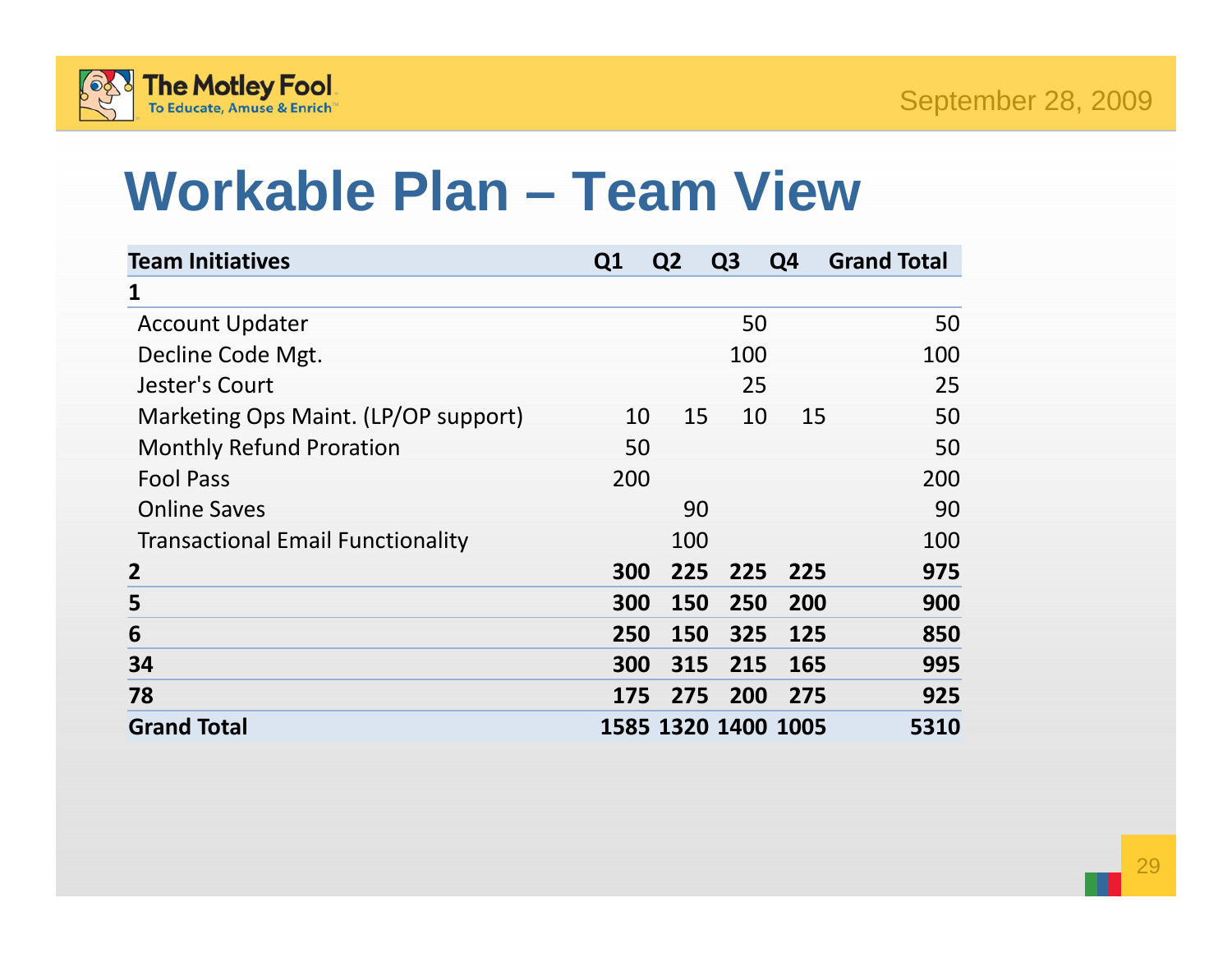

### **Work Plan Built by Those Accountable**

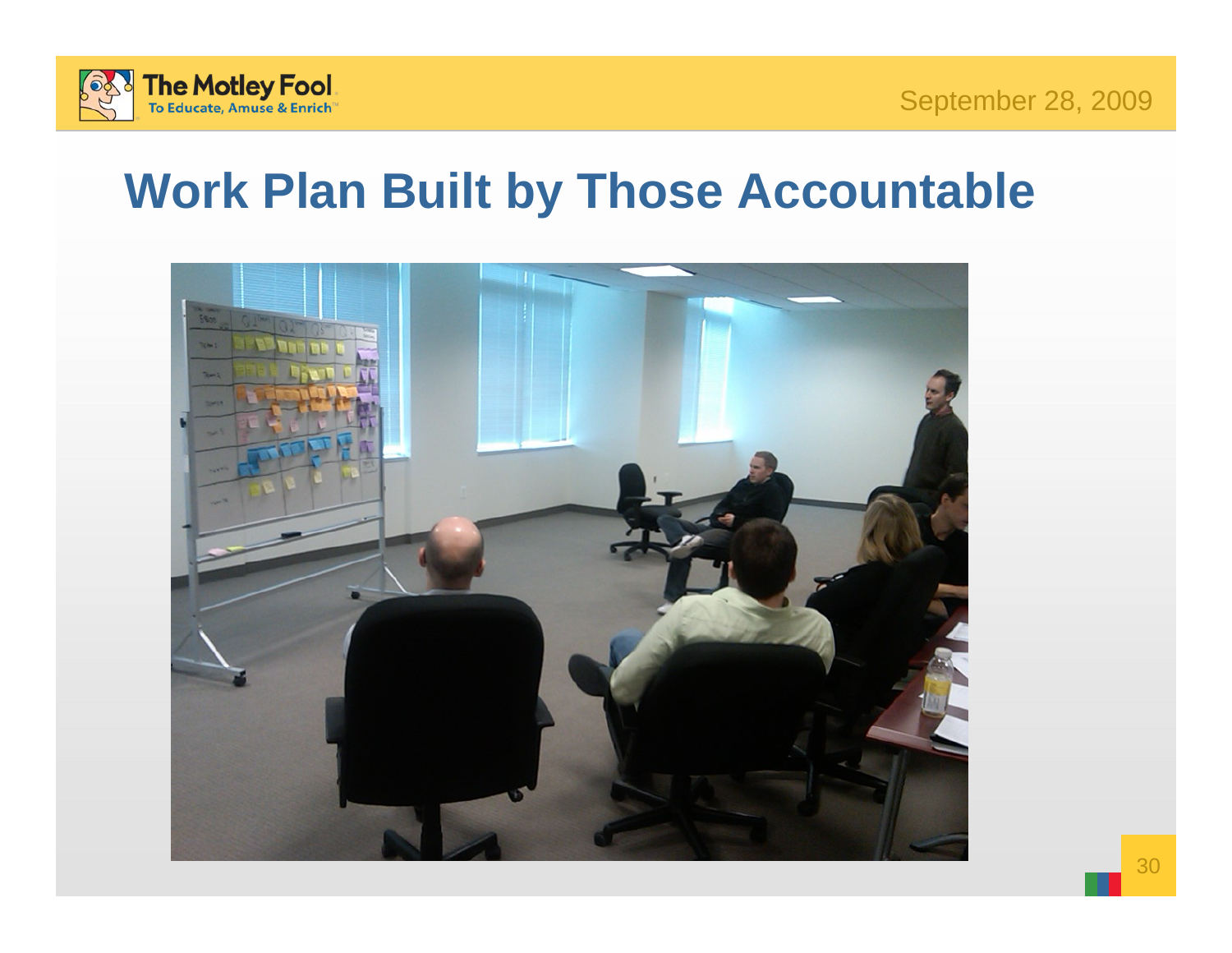

## **Manage and Report Through Tools**

**Scrum Team 34 Community Actions: Fool.com, CMS, SEO, Distribution** 

Point of Contact: Danny Hsia

| Iteration                        |                                                                                                       | <b>Current and Next Iteration</b>               |                                     | <b>Budget vs Actual</b> |                                                                                                                                                                                                                                                    |  |  |  |  |
|----------------------------------|-------------------------------------------------------------------------------------------------------|-------------------------------------------------|-------------------------------------|-------------------------|----------------------------------------------------------------------------------------------------------------------------------------------------------------------------------------------------------------------------------------------------|--|--|--|--|
|                                  |                                                                                                       |                                                 | #601 Iteration 45 #603 Iteration 46 |                         | $500 -$<br><b>Budgeted SPs</b>                                                                                                                                                                                                                     |  |  |  |  |
|                                  | #447 ALP Optimization                                                                                 | 13                                              | 24                                  |                         | Spent SPs<br>400                                                                                                                                                                                                                                   |  |  |  |  |
|                                  | #448 Homepage Optimization                                                                            | Σ                                               |                                     |                         | ē                                                                                                                                                                                                                                                  |  |  |  |  |
|                                  | #450 Shop Page Relaunch                                                                               | 5                                               |                                     |                         | 300                                                                                                                                                                                                                                                |  |  |  |  |
|                                  | #451 Ticker Page Optimization                                                                         | 49                                              | ₫                                   |                         | 200                                                                                                                                                                                                                                                |  |  |  |  |
| Spent<br>capacity<br>vs. budget. | #453 Partner Article Syndication                                                                      |                                                 | $\overline{\mathbf{z}}$             |                         | Sum Budgeted<br>100                                                                                                                                                                                                                                |  |  |  |  |
|                                  | #455 Technical Debt                                                                                   | 16                                              | 36                                  |                         |                                                                                                                                                                                                                                                    |  |  |  |  |
| work by<br>team.                 | #456 Unbudgeted                                                                                       | 3                                               | $\overline{a}$                      |                         |                                                                                                                                                                                                                                                    |  |  |  |  |
|                                  | #544 Partner Services                                                                                 | 5                                               | ō                                   |                         |                                                                                                                                                                                                                                                    |  |  |  |  |
|                                  | <b>Totals</b>                                                                                         | 96                                              | 72                                  |                         | SAFED SPRING REMAINDENT<br>FOTO PROVIDED NOW YOU CAN SERVER CONTINUES.<br>AND Control Kings Registerment from King<br>FAST THAN POR ORIGINAL<br>ASO Number Of Optimization<br>AMS Freeman Age<br>A FC Bratish Article S (Walder<br>AFSO UNIVERSITY |  |  |  |  |
|                                  | Scrum Team 78 UK, Champion Shares Newsletter, Special Projects<br><b>Point of Contact: Todd Etter</b> |                                                 |                                     |                         |                                                                                                                                                                                                                                                    |  |  |  |  |
|                                  |                                                                                                       | <b>Current and Next Iteration</b>               |                                     |                         | <b>Budget vs Actual</b>                                                                                                                                                                                                                            |  |  |  |  |
|                                  | #99 Member Profile Page                                                                               | #230 Iteration 45 #231 Iteration 46<br>$\Omega$ |                                     |                         | $250 -$<br><b>Budgeted SPs</b><br>■ Spent SPs                                                                                                                                                                                                      |  |  |  |  |
|                                  | #154 Technical Debt                                                                                   | 39                                              | $\mathbf{1}$<br>24                  |                         | 200<br>₿                                                                                                                                                                                                                                           |  |  |  |  |
|                                  | #262 Tom's Education Service                                                                          |                                                 | 23                                  |                         | $150 -$                                                                                                                                                                                                                                            |  |  |  |  |
|                                  | (not set)                                                                                             |                                                 | $\overline{1}$                      |                         | $100 -$                                                                                                                                                                                                                                            |  |  |  |  |
|                                  | <b>Totals</b>                                                                                         | 39                                              | 49                                  |                         | Sum Budgeted<br>50                                                                                                                                                                                                                                 |  |  |  |  |
|                                  |                                                                                                       |                                                 |                                     |                         | ince (ETF)<br>W-di Oalsk<br><b>WOO</b> UN-<br>n Service<br>Tille Park<br>1 Opene                                                                                                                                                                   |  |  |  |  |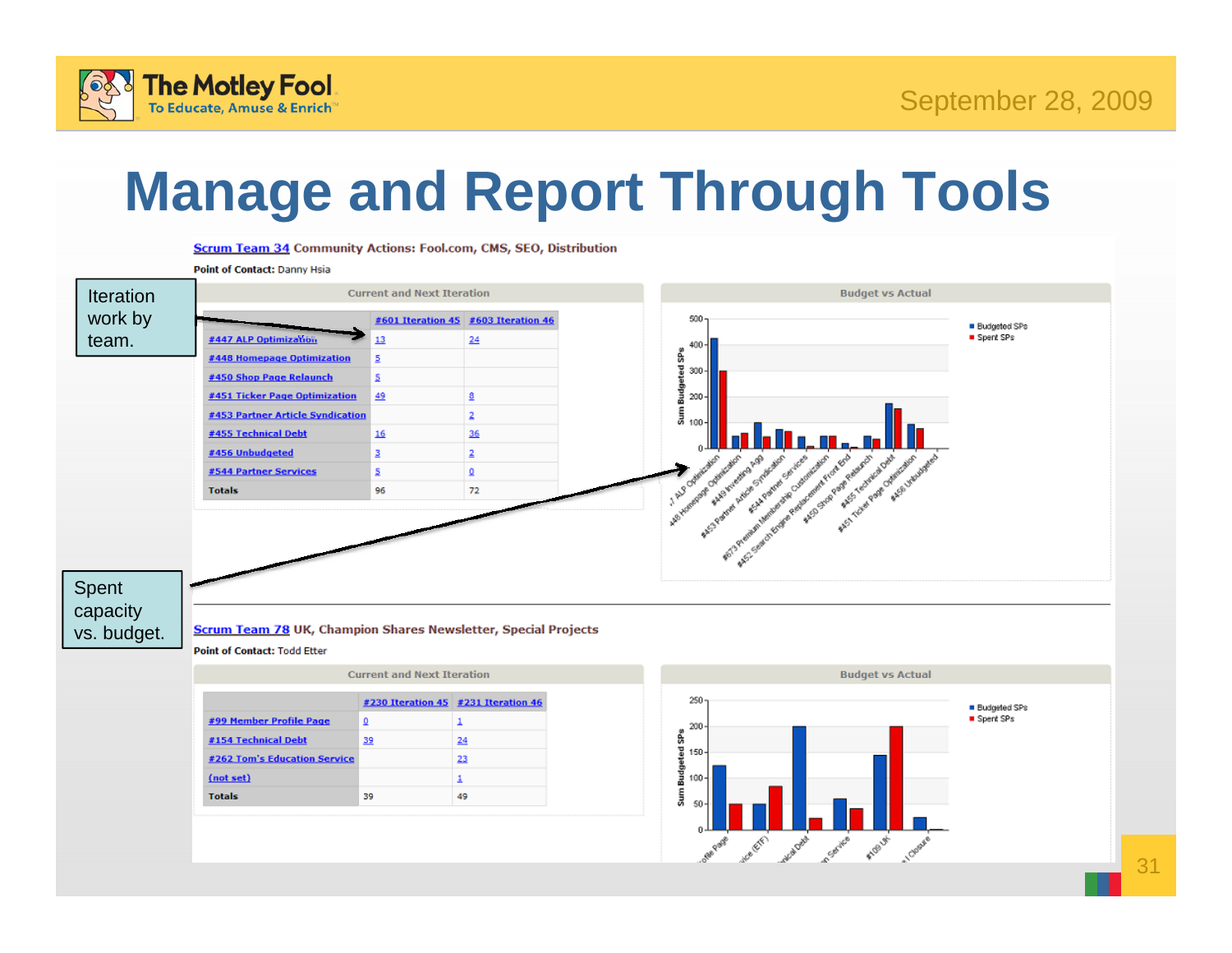appropriately

staffed.



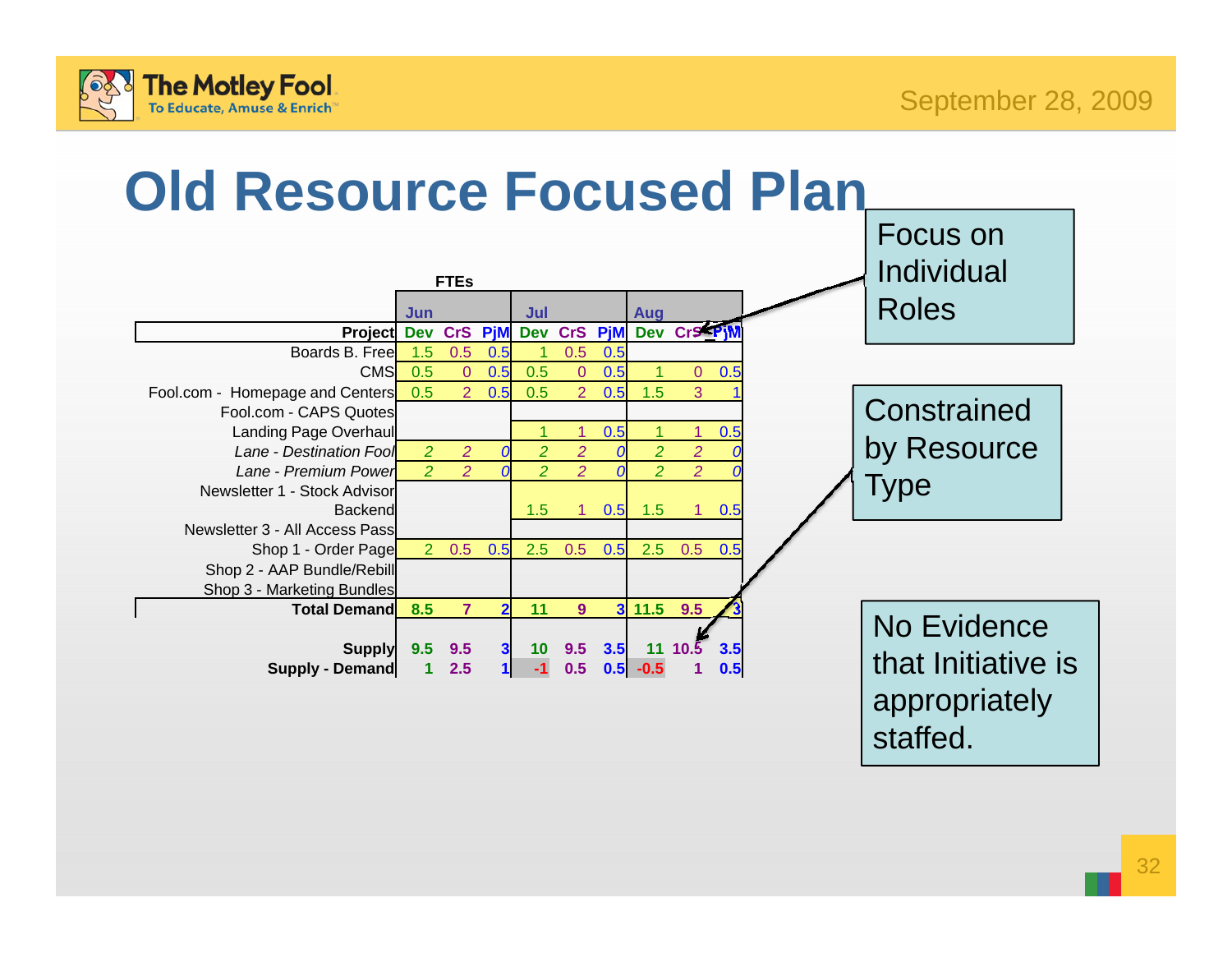

### **Team/Budget Focused Plan**

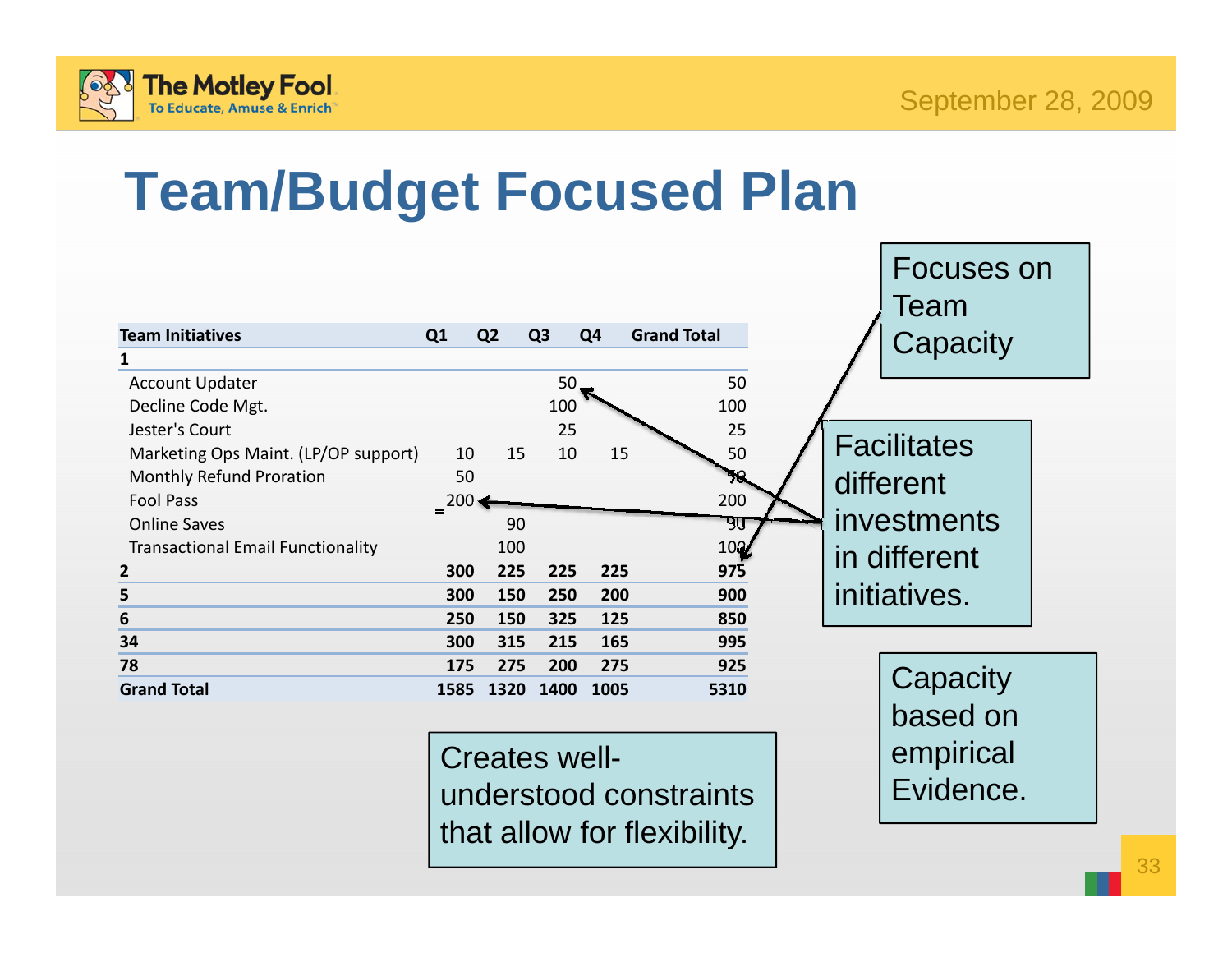

# **Iteration 2: Increase Planning Efficiency**

- Bottom Up
- Teams work within existing capacity
- Roll-up and sequence plans to identify dependencies
- **Problem:** No prioritization, Over indexed on "small wins".

Efficiency can sometimes discourage good conversations.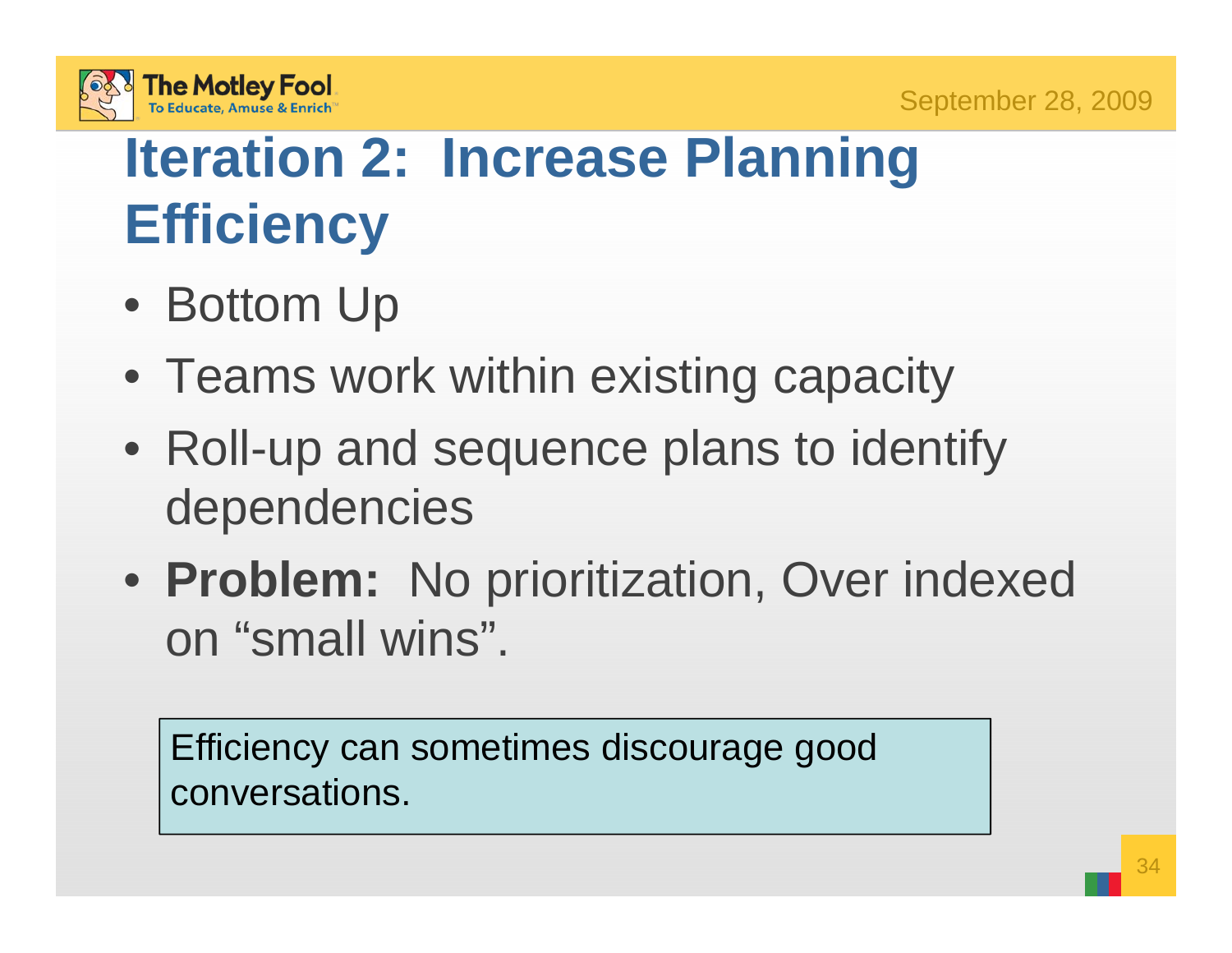

### **Iteration 3: Balanced Portfolio**

- Recreate Demand > Supply
- Schedule High Value and Critical work first (~ 20%, should be amply staffed)
- Balance remaining work to create a healthy/diverse set of initiatives:
	- Innovative/exploratory
	- Platform reinvestments
	- Process automation and improvements
	- Optimize existing cash streams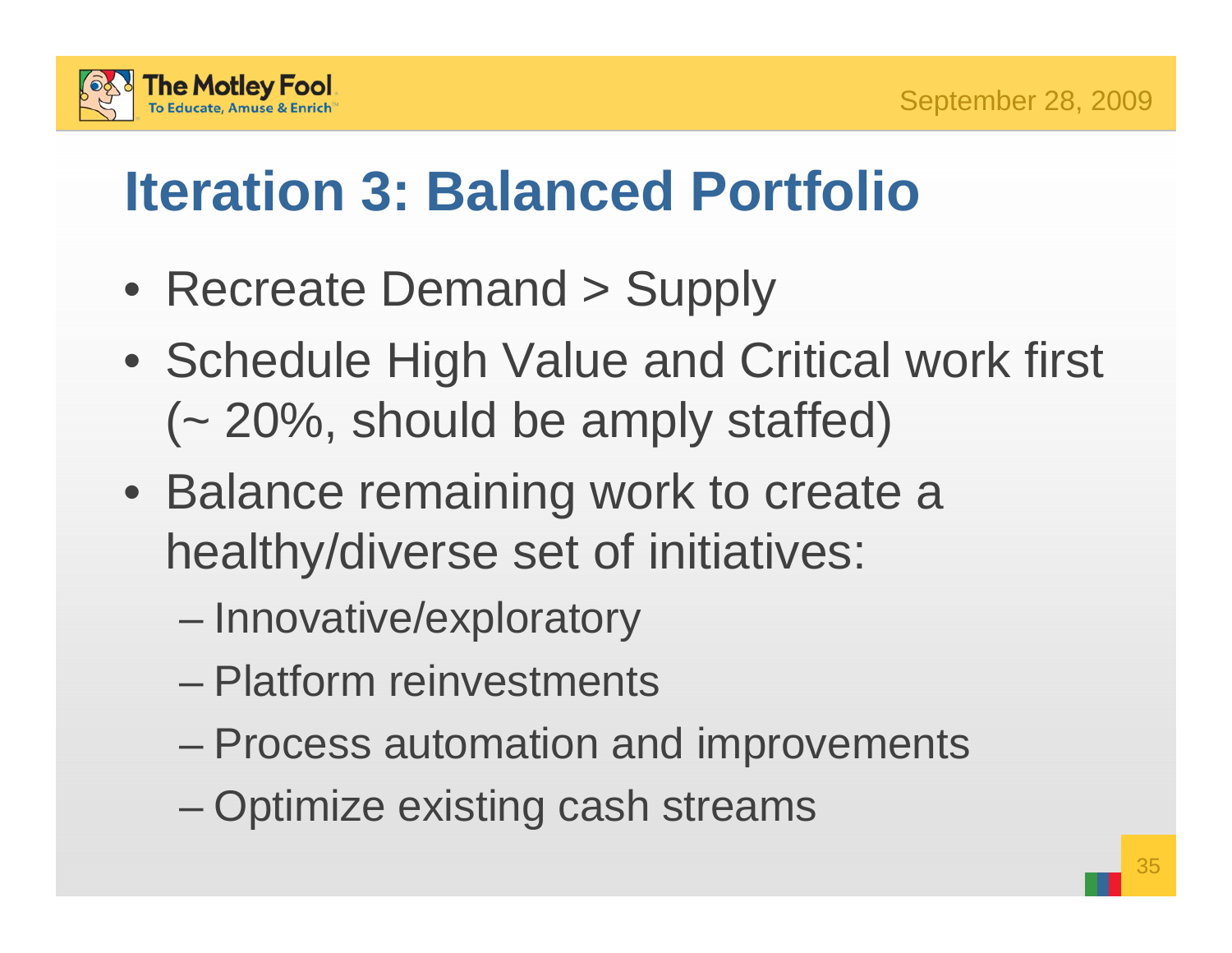

### **Governance Framework**

- Council of executives to steer process, budget and resources
- Monthly meeting to review initiative progress, budgets and unplanned work
- Quarterly lookback at investment performance
- Quarterly cycle to create a rolling 12 month plan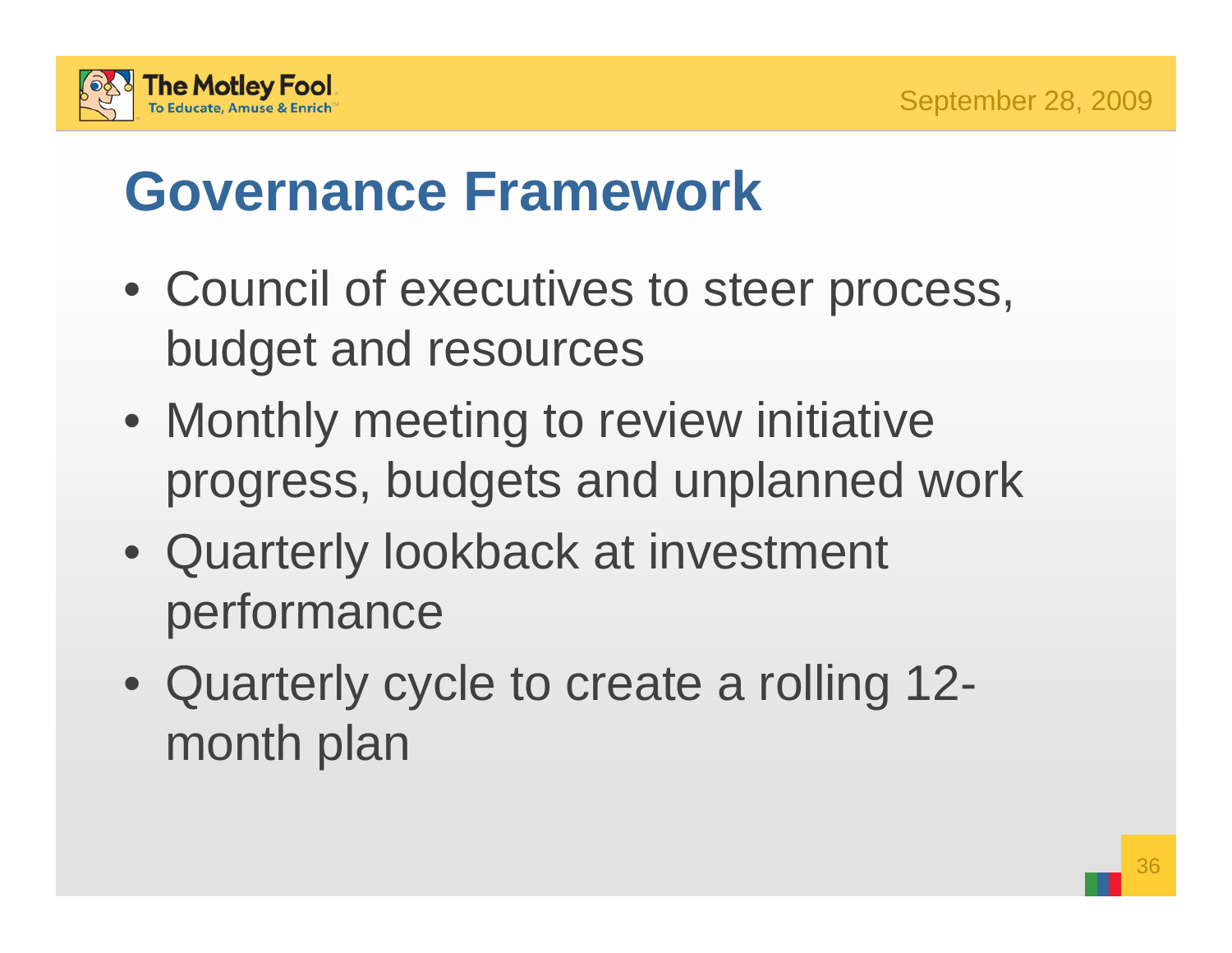

#### Current Quarter Planned Initiative Work

|                      | Q <sub>2</sub>                                             | Q <sub>2</sub>  | <b>Total</b>    | <b>Total</b>                                                                                                                     |                         |                 |                           |                  |                  |                      |  |
|----------------------|------------------------------------------------------------|-----------------|-----------------|----------------------------------------------------------------------------------------------------------------------------------|-------------------------|-----------------|---------------------------|------------------|------------------|----------------------|--|
| <b>Initiative</b>    | <b>Budget Spent</b>                                        |                 | <b>Budg</b>     | Spent                                                                                                                            | <b>Metric</b>           | <b>Baseline</b> |                           | Lift             |                  | <b>Realized Risk</b> |  |
|                      |                                                            |                 |                 |                                                                                                                                  | Availability,           |                 | 99.9 % or down            |                  |                  |                      |  |
| Operating            |                                                            |                 |                 |                                                                                                                                  | Page load               | 99.8%           | <9 hrs/yr, 2.85s          |                  |                  |                      |  |
| Platform             | 25                                                         | 13              | 350             | 63                                                                                                                               | times                   | 3 sec           | $(99.87\%, 2.71s)$        |                  | EOQ <sub>2</sub> | M                    |  |
| Search               | 125                                                        | 84              | 175             | 163                                                                                                                              | Click Rate /<br>Cost    | 33%             | 10% (43%)                 |                  | EOQ <sub>2</sub> | $M-H$                |  |
| Technical            |                                                            |                 |                 |                                                                                                                                  | Sustained               |                 |                           |                  |                  |                      |  |
| Debt                 | 50                                                         | 18              | 230             | 108                                                                                                                              | Team Velocity           | 50              |                           |                  | EOQ <sub>2</sub> | M                    |  |
| Indy Fund            | 20                                                         | 57              | 120             | 175                                                                                                                              | <b>AUM</b>              | \$0             | \$40M (\$20M)             |                  | <b>EOFY</b>      | M                    |  |
| Publisher            | 54                                                         | $\mathbf 0$     | 10 <sub>1</sub> | 29                                                                                                                               | Availability            | Unknown         | .990                      |                  | EQQ2             | M                    |  |
|                      | <b>Publisher</b><br>blocked by O.P.<br>work in<br>progress |                 |                 | <b>Optimization</b><br><b>Expect to</b><br>and<br>decommission<br><b>Maintenance</b><br><b>GSA in October</b><br><b>requests</b> |                         |                 |                           |                  |                  |                      |  |
|                      |                                                            |                 |                 |                                                                                                                                  | continue                |                 |                           |                  |                  |                      |  |
|                      | <b>Next Quarter</b>                                        |                 |                 |                                                                                                                                  | Planned Initiative Work |                 |                           |                  |                  |                      |  |
|                      |                                                            | <b>Budgeted</b> |                 |                                                                                                                                  |                         |                 |                           |                  |                  |                      |  |
| <b>Initiative</b>    |                                                            | <b>SPs</b>      |                 | Metric                                                                                                                           |                         | <b>Baseline</b> | Lift<br><b>Realized</b>   |                  |                  | <b>Risk</b>          |  |
| <b>Retail Fund</b>   |                                                            | 50              |                 | <b>AUM</b>                                                                                                                       |                         | \$20M           | \$40M<br><b>EOFY</b>      |                  | М                |                      |  |
| Search               |                                                            | 25 <sub>1</sub> |                 | Click Rate, Cost                                                                                                                 |                         | 33%             | 10% (43%)                 | EOQ <sub>2</sub> |                  | M                    |  |
| Operating            |                                                            |                 |                 | Sustained velocity,                                                                                                              |                         |                 |                           |                  |                  |                      |  |
| Platform             |                                                            | 50              |                 | enable capabilities                                                                                                              |                         |                 |                           | EOQ3             |                  | M                    |  |
| <b>Blog Platform</b> |                                                            | 110             |                 | Remove blockers,<br>enable capabilities                                                                                          |                         |                 |                           | Q1FY11           |                  | H                    |  |
| Publisher            |                                                            | 54              |                 | Availability                                                                                                                     |                         |                 | Down $\leq$<br>88hrs / yr | EOQ3             | M                |                      |  |
| <b>Tech Debt</b>     |                                                            | 60              |                 | Improve deployments                                                                                                              |                         |                 |                           | EOQ3             |                  | M                    |  |

#### Dates and Milestones

• 9/16: WWW and Boards fully Solr. Blogs and pitches available.

#### Team Blockers and News:

- Challenges with cross-team coordination of Search requirements.
- Sally moving to T2, Johnny to T5.
- Past and present T5 finally celebrated the Fund's launch.
- Low projected/actual velocity due to Innovation Days, vacation & team swap.



#### Fiscal YTD Work Distribution

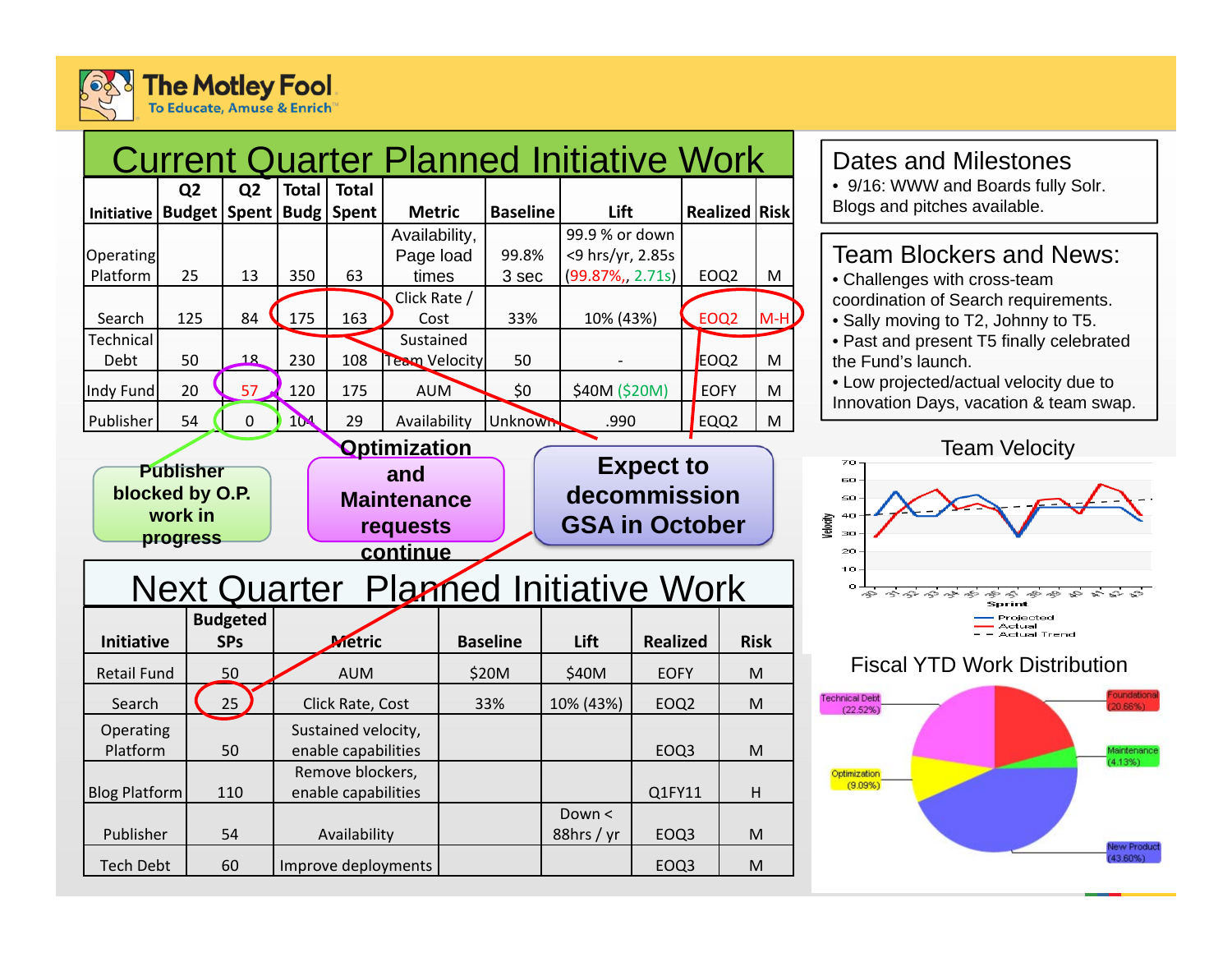

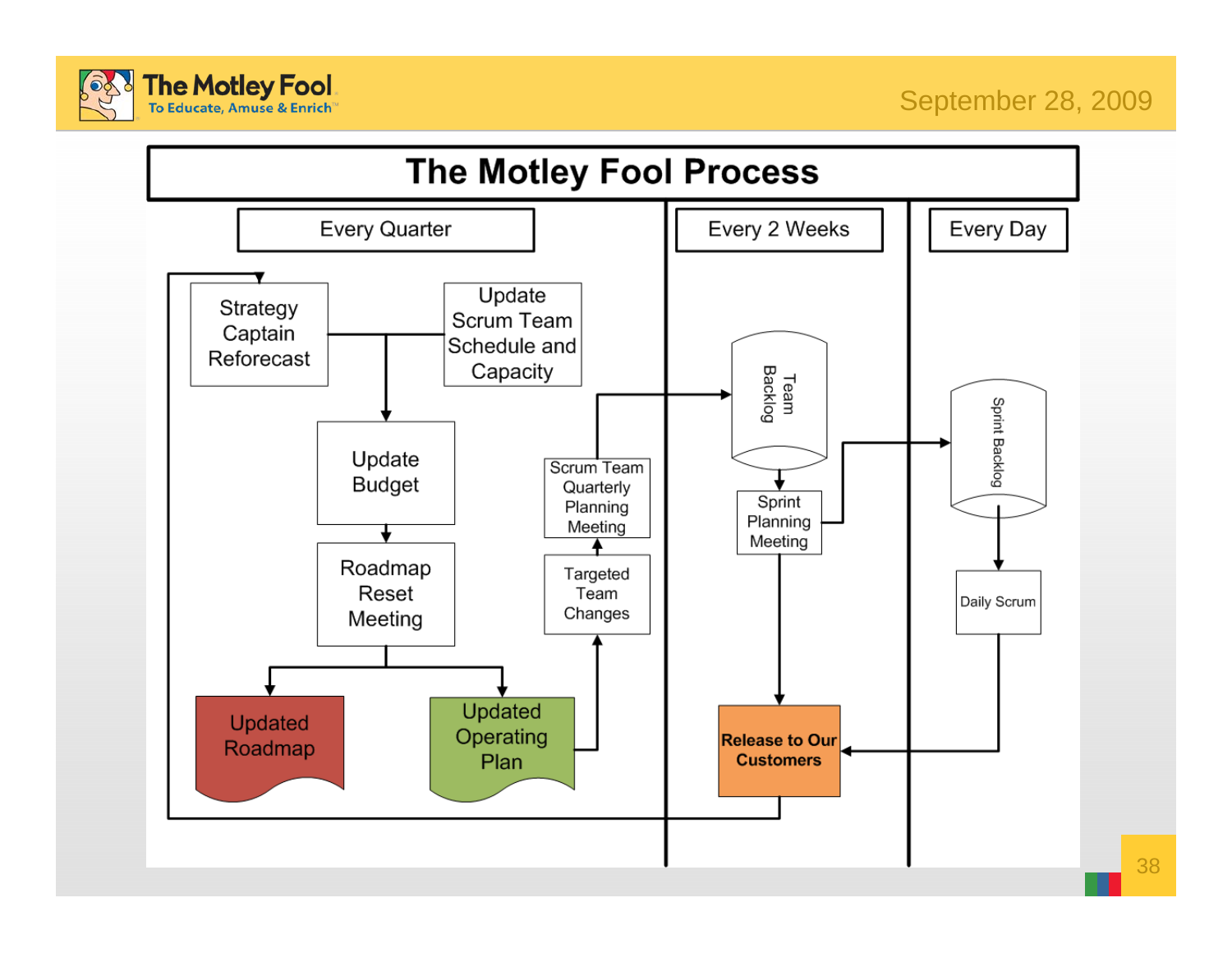

# **Highlights**

- Adoption
	- Educate/Buy In
	- Common Language
	- Clear Starting Point
	- Expect some bumpiness
- Parenting
	- Repurpose project management energy into facilitation, workflow and experimentation.
	- Utilize empirical capacity data to make smart investment decisions.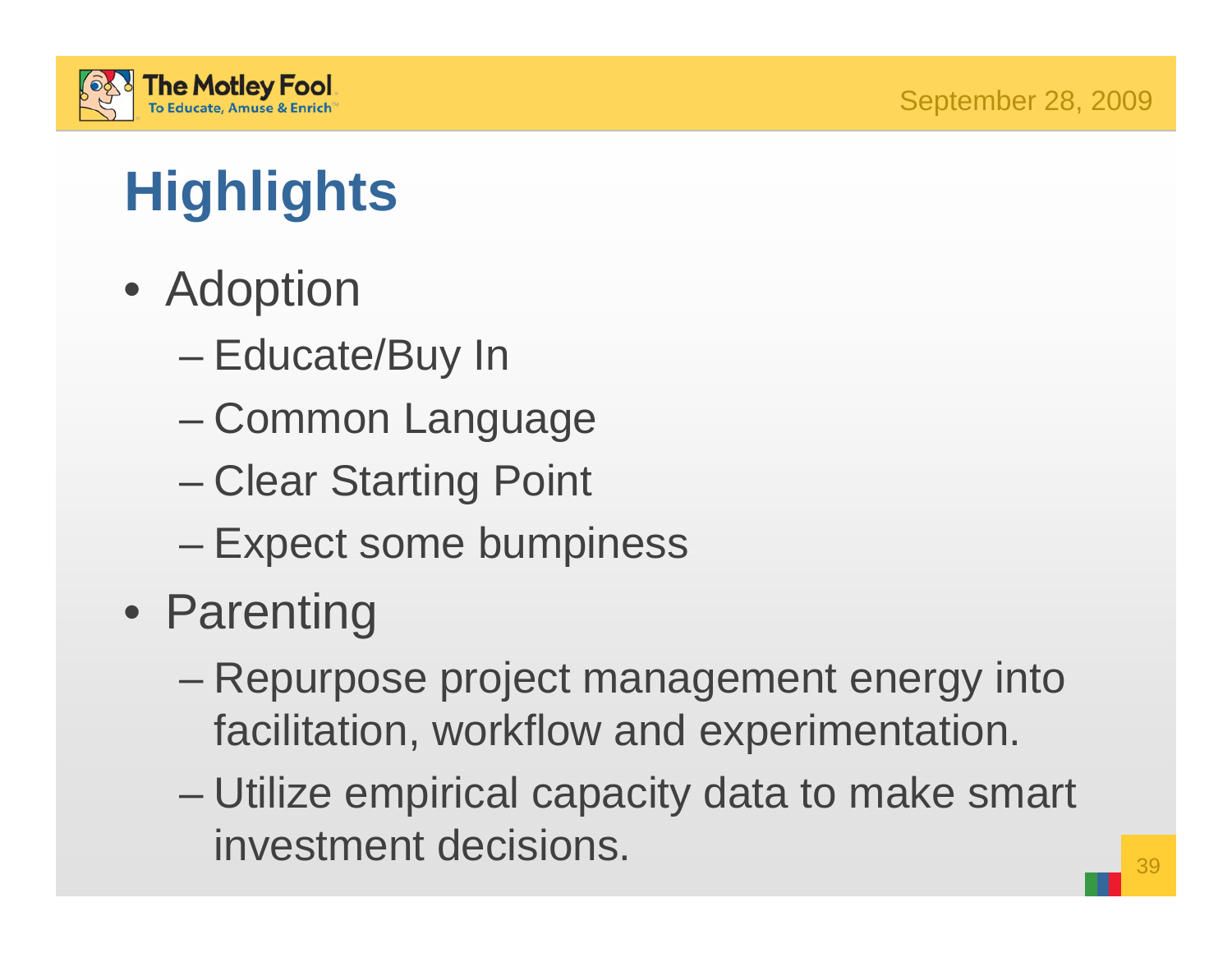

### **Resources**

- Scrum Book by Ken Schwaber
- Agile Management Blog by David Anderson (Agilemanager on twitter)
- Lean Software Series by Mary Poppendieck
- Sanjiv's Books!